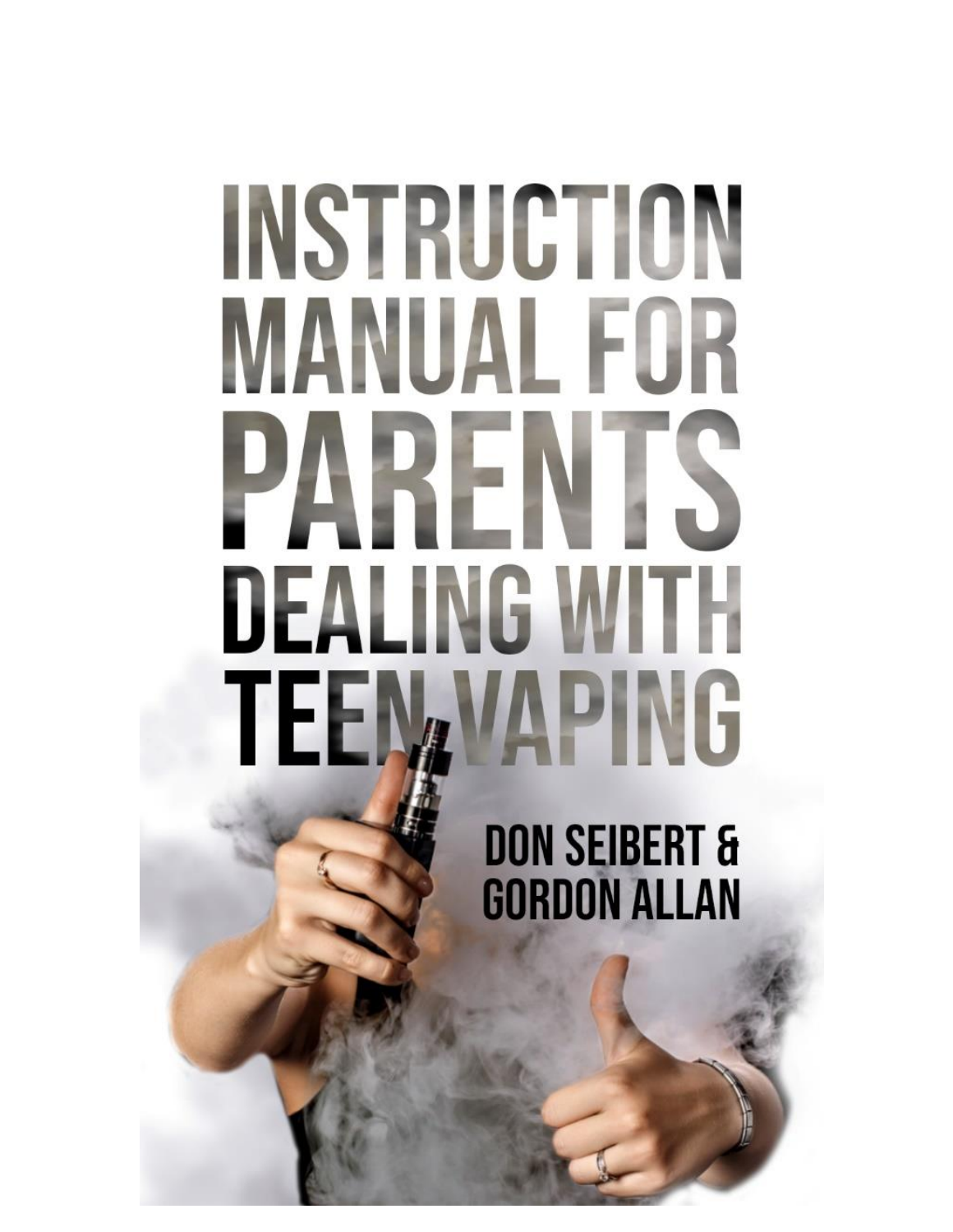# **Instruction Manual for Parents Dealing with Teen Vaping**

**Don Seibert &**

**Gordon Allan**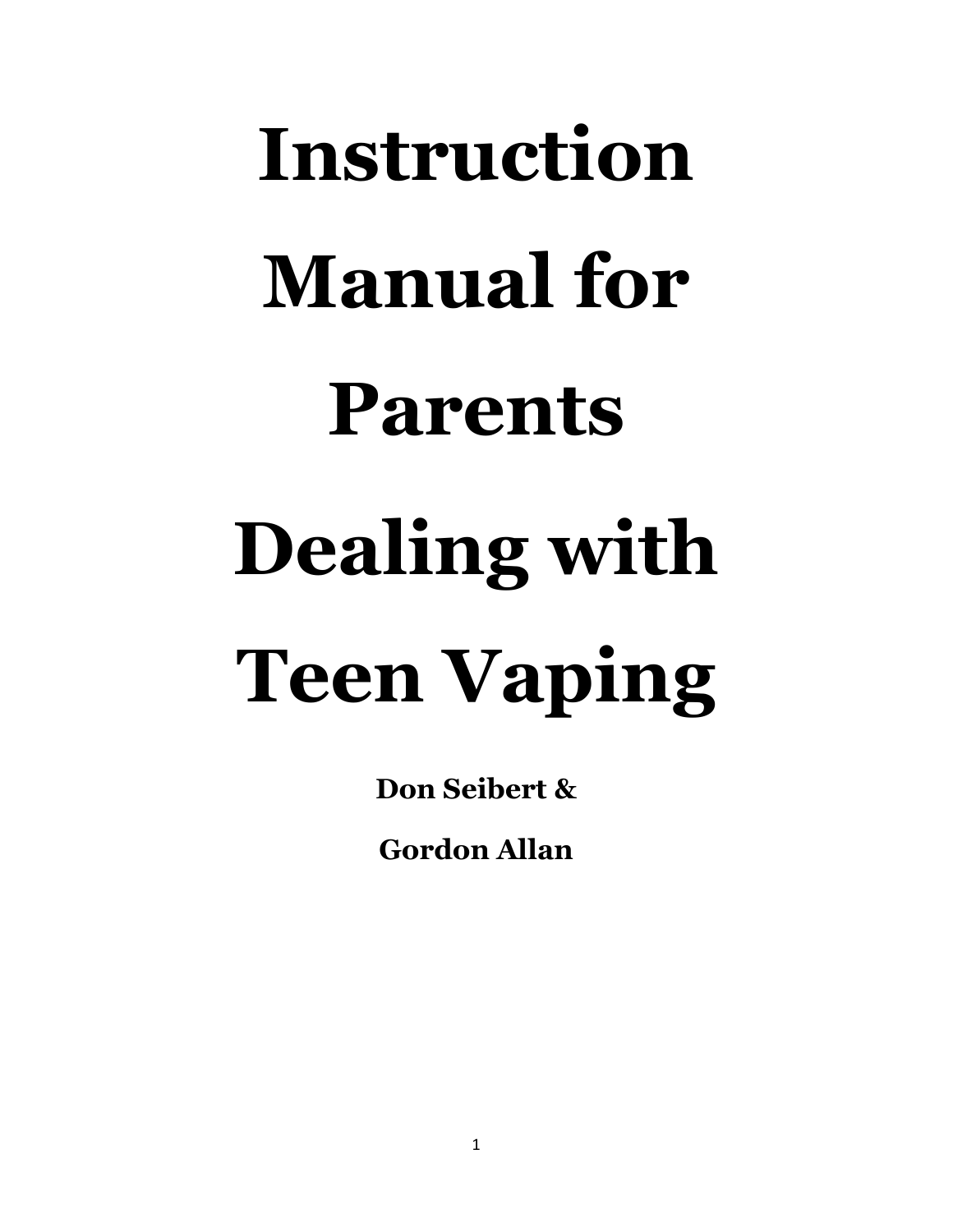#### **About the Authors**

#### **Don Seibert – Founder of Smokenders Online, LLC.**

A heavy smoker of cigarettes for more than 20 years, Don found himself struggling with the message being sent to his children by his smoking while, at the same time, telling them to "never smoke"! Finally shamed in quitting, Don went to a Smokenders workshop in Covington, Ky and 7 weeks later, quit smoking for good.

That was 1981 and Don has remained smoke-free ever since! Although he knows that he will always be "One puff away from a pack per day", he has never been even slightly tempted to have a cigarette.

After the advent of patches, gums, mints, and smoking cessation drugs, Don observed that the business model used by Smokenders to teach millions, like him, how to quit, Don parlayed his experience as an IT executive to take the proven Smokenders course "Online" and thus make it available to everyone!

With 4 teenage grandchildren (and 3 more on the way to their teen years), Don is extremely concerned about the incredible growth of the vaping epidemic and that spawned to idea of utilizing the power of the Smokenders program and adapt it to "Crush Vaping".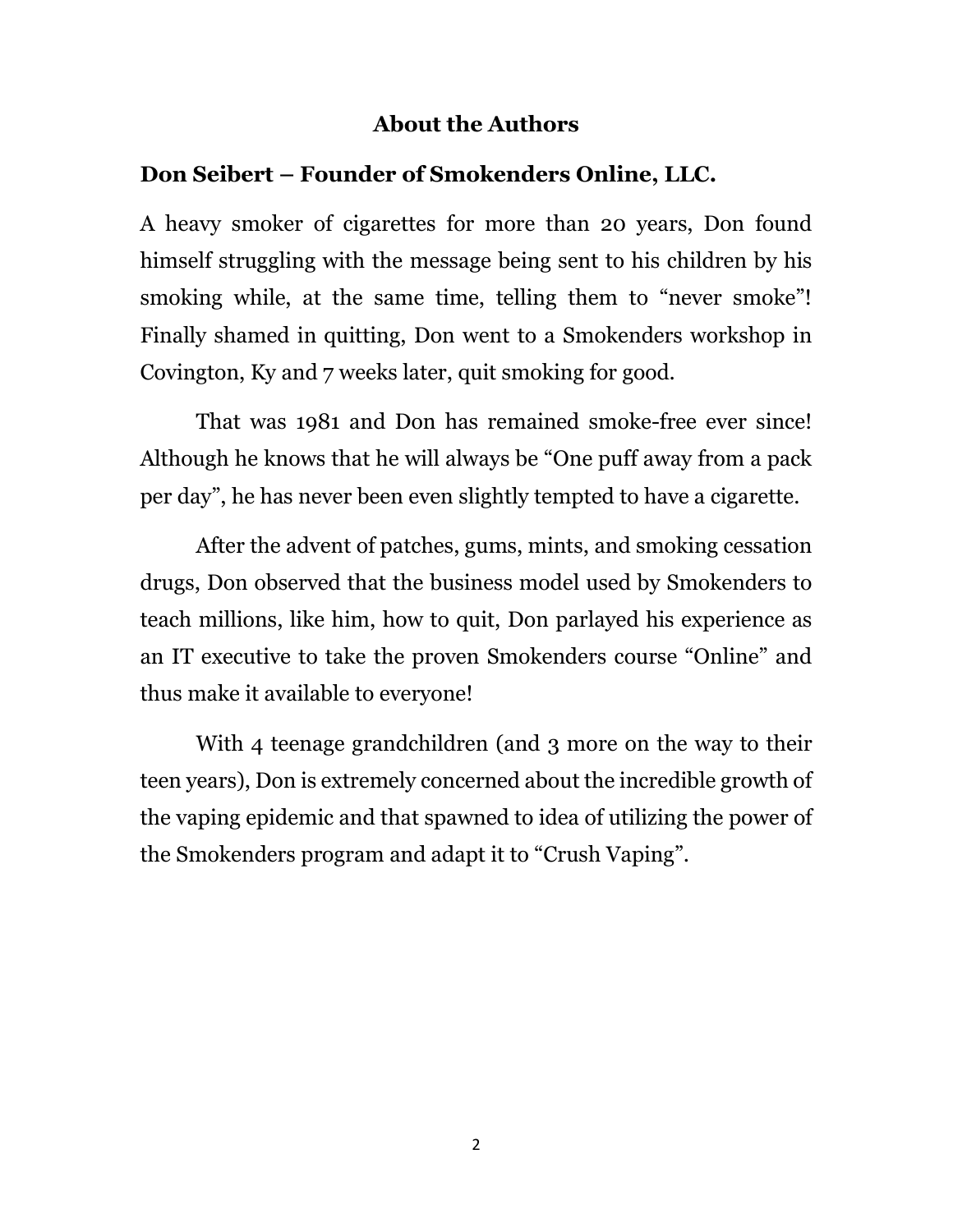## **Gordon Allan, Principal, Smokenders / Canada**

Forty plus years ago Gordon walked into a Smokenders introductory meeting, in New Canaan, Connecticut, trailing a cloud of smoke. Those were the days when you could smoke anywhere, and he did. Several weeks later, as promised, he stopped smoking calmly and comfortably.

Gordon then went on to be trained as a Smokenders Moderator, ultimately introducing the program to Canada, where he assisted tens of thousands of smokers to stop, utilizing the Smokenders approach.

Having a deeply personal interest in addiction, Gordon has inquired extensively into the existential nature of addiction. Among his observations on addiction is: "At the heart of all addictions lies the avoidance of anxiety". Teen vapers are no exception to that conclusion as you will discover in the chapters ahead.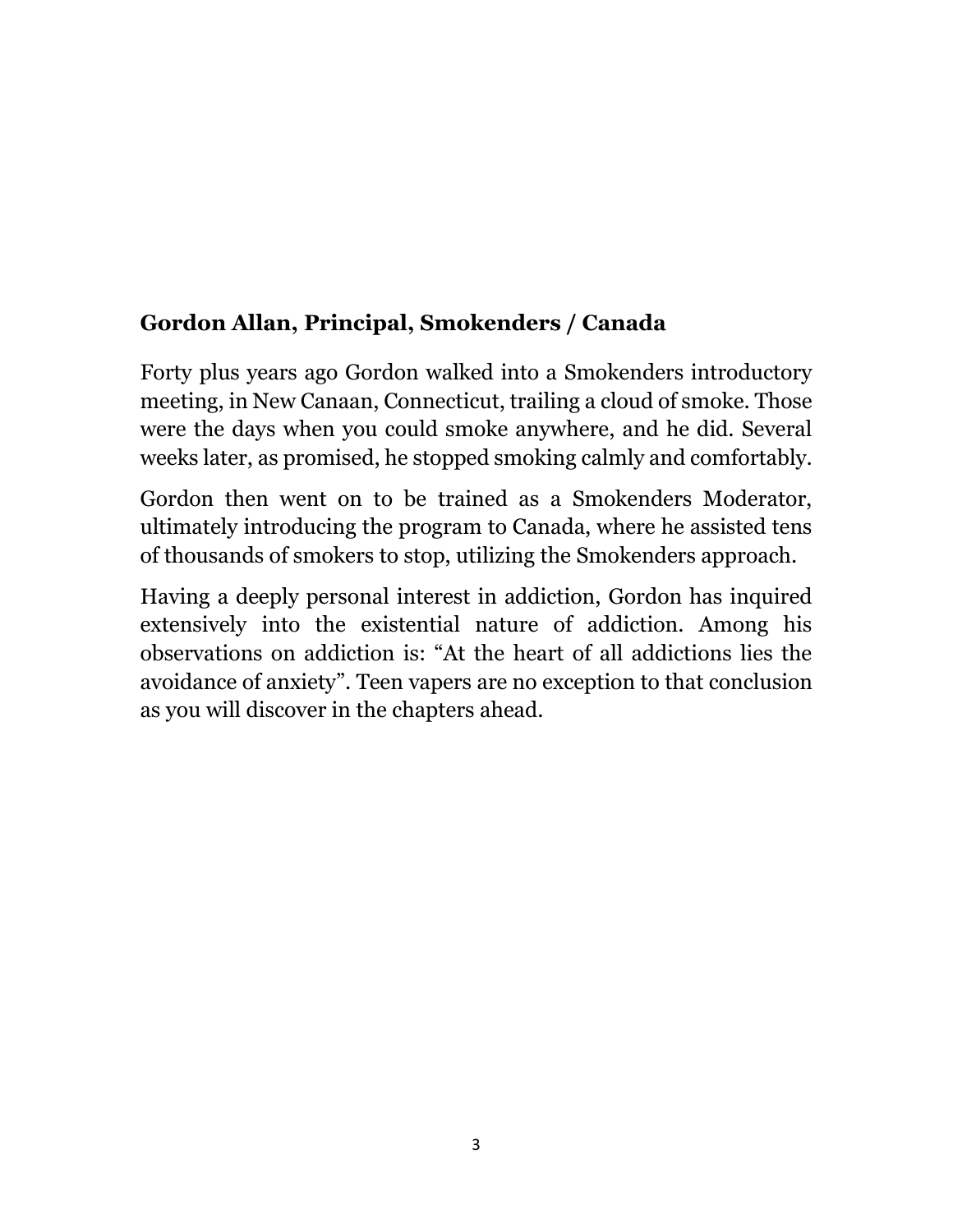#### **Contents**

Preface ………………………………………………………………………………

- Chapter 1 In the Beginning
- Chapter 2 Vaping 101
- Chapter 3 The Vape Supplier Industry
- Chapter 4 Understanding Nicotine Addiction
- Chapter 5 The Vicious Cycle of Nicotine Addiction
- Chapter 6 The Anatomy of a Craving
- Chapter 7 The Legalities of Vaping
- Chapter 8 It's Not the End of the World
- Chapter 9 You Are Not in Command! The Addiction Is!
- Chapter 10 The Need for Parent-Teen Dialogue Has Never Been Greater
- Chapter 11 Everybody Seems to Have a Problem
- Chapter 12 Forming a Team to Achieve Commitment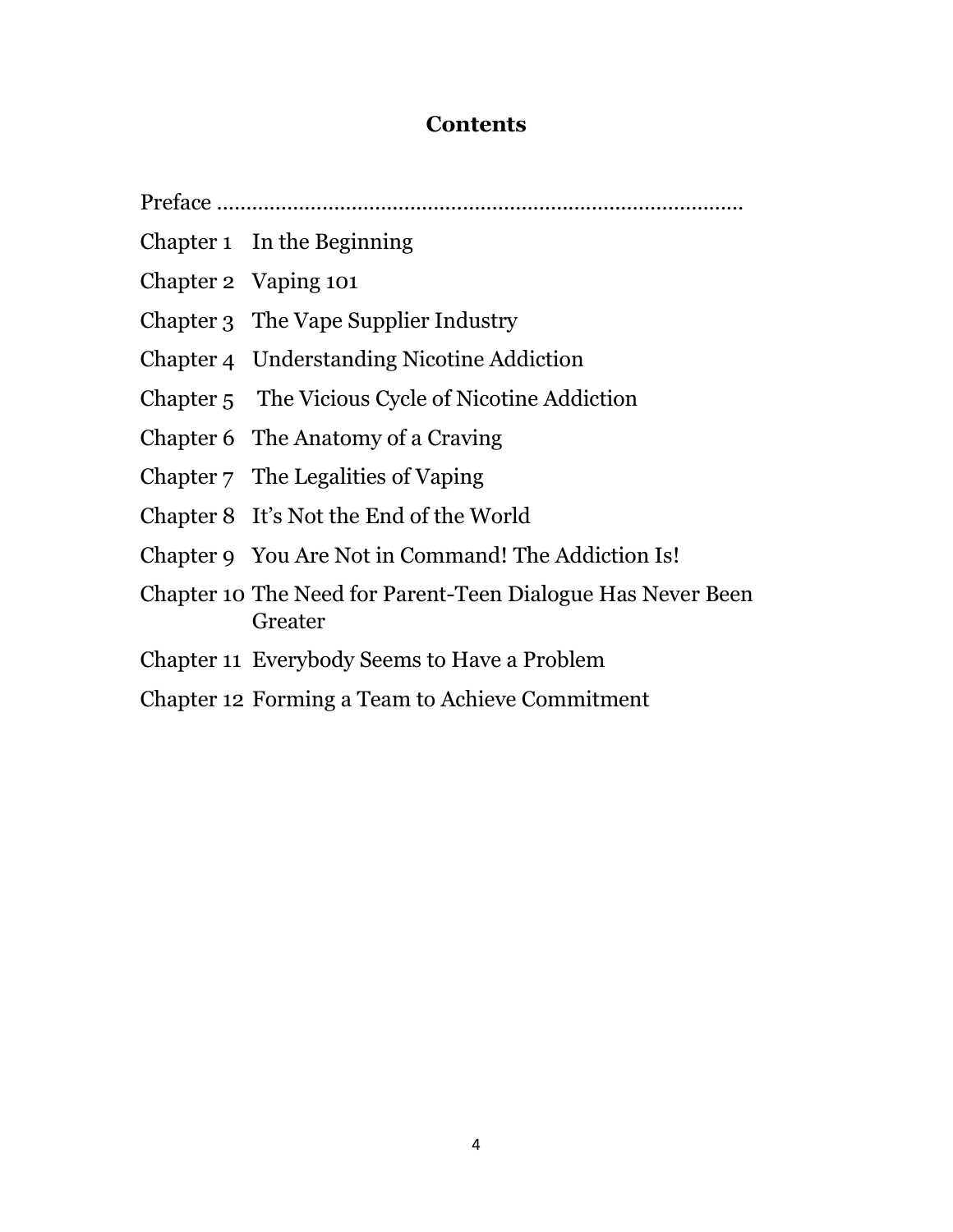### **Preface**

When you purchase a new car, you get a 300 page, very comprehensive owner's manual that answers just about any question you might ever come up with for that particular car.

On the other hand, when you bring home a new baby from the hospital, you may get a few diapers and lotions that are compliments of their makers, but there is no instruction manual that tells you what things might come up with that particular baby or how to handle them. You just have to "learn by living", and as various unexpected things happen, you learn to deal with them "on the fly".

It is the intention of this manual to assist you in yet another of those unexpected and worrisome things that has now risen to the top. Teen Vaping!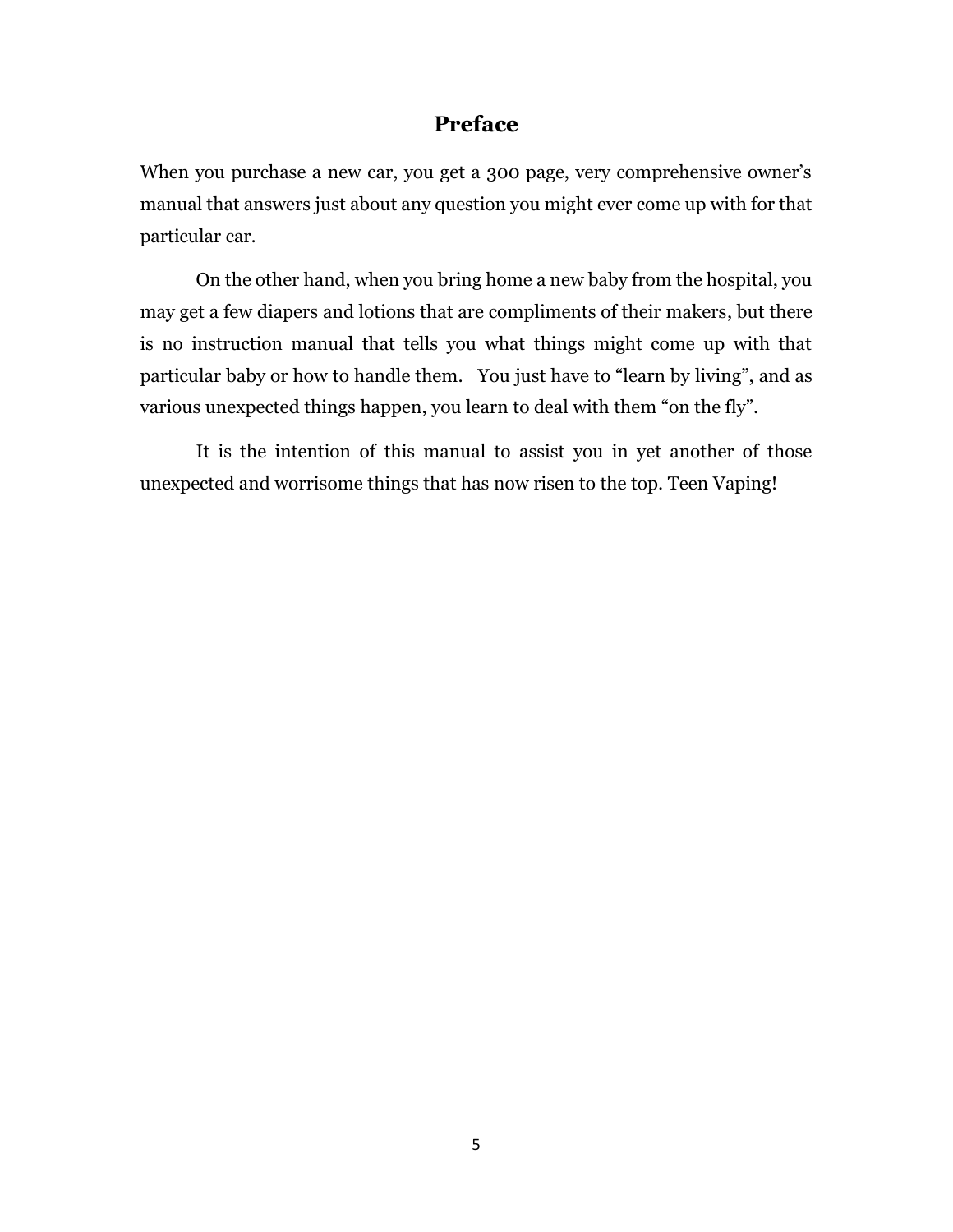## **Chapter One In the Beginning**

## **When You first Learn that Your Teenager is Vaping**

You may have learned that your child has taken up the use of ecigarettes or vapes (chances are, it will be the most popular brand among teens, "JUUL"™). Usually, teens begin vaping because of peer pressure, meaning another of their friends found it "cool" and insisted they try it, and the pressure to do what the group is doing is a potent motivator for teens.

Unlike the taste of cigarettes which are pretty ugly in the beginning, the vape manufacturers flavor the liquid in them, so they taste pretty nice. There are more fruity and minty flavors of vape liquids than you can begin to imagine, with the kind of names that appeal to teenagers. (Just google "vape liquids" and check out all of the results that you get!)



Let's set aside, for the time being, the feeling that you might have of having been deceived by your son or daughter. They probably didn't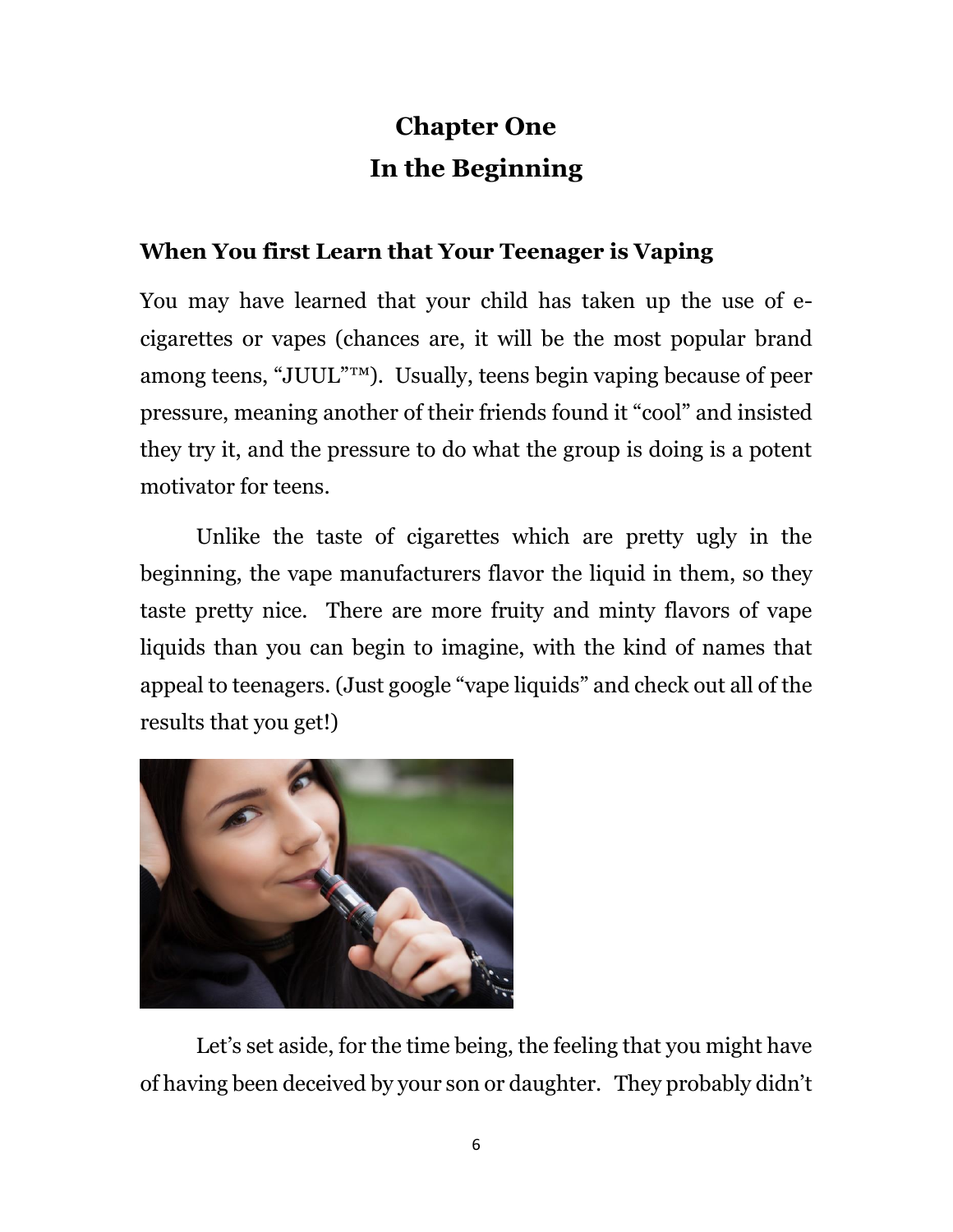think much about that (or anything at all for that matter!), when they first were tempted or influenced by a well-meaning friend, to take a puff on that vaping device. After tasting it, and seeing how others they admired enjoyed it, they quickly found it pleasing.

Once thy were that far into vaping, they knew that you likely wouldn't find it acceptable, so they did it in secret. In fact, most vaping is done "in secret" from the adults in the teenage vape user's life. Unlike cigarettes which have a strong and easily recognizable odor, vaping is pretty odorless, and teens quickly find that the cloud of vapors themselves can easily be dissipated by blowing it into their sleeve!

#### **Easy to Conceal**

The most popular brand of Vaping device is called a  $JUUL^{TM}$ , which has achieved market penetration of more than 60% simply by making their device appear like a common computer USB flash drive (AKA "Thumb drive"). Many parents and teachers know that the use of flash drives to move data from computer device to device is very common and hardly give a second look to anything resembling something homework-oriented. (To give you an idea of how deep this epidemic is, 35% of the JUUL company was purchased recently for \$38 \$12.8 Billion by tobacco giant, Phillip Morris).

So, at some point, your teen has likely purchased their own vaping device (probably a JUUL<sup>™</sup>) which costs about \$55-60 for a starter kit and some "Pods" or "Mods" or "Tanks" or "Juice" for about \$15 to \$20 each. Where the teens today are getting this kind of money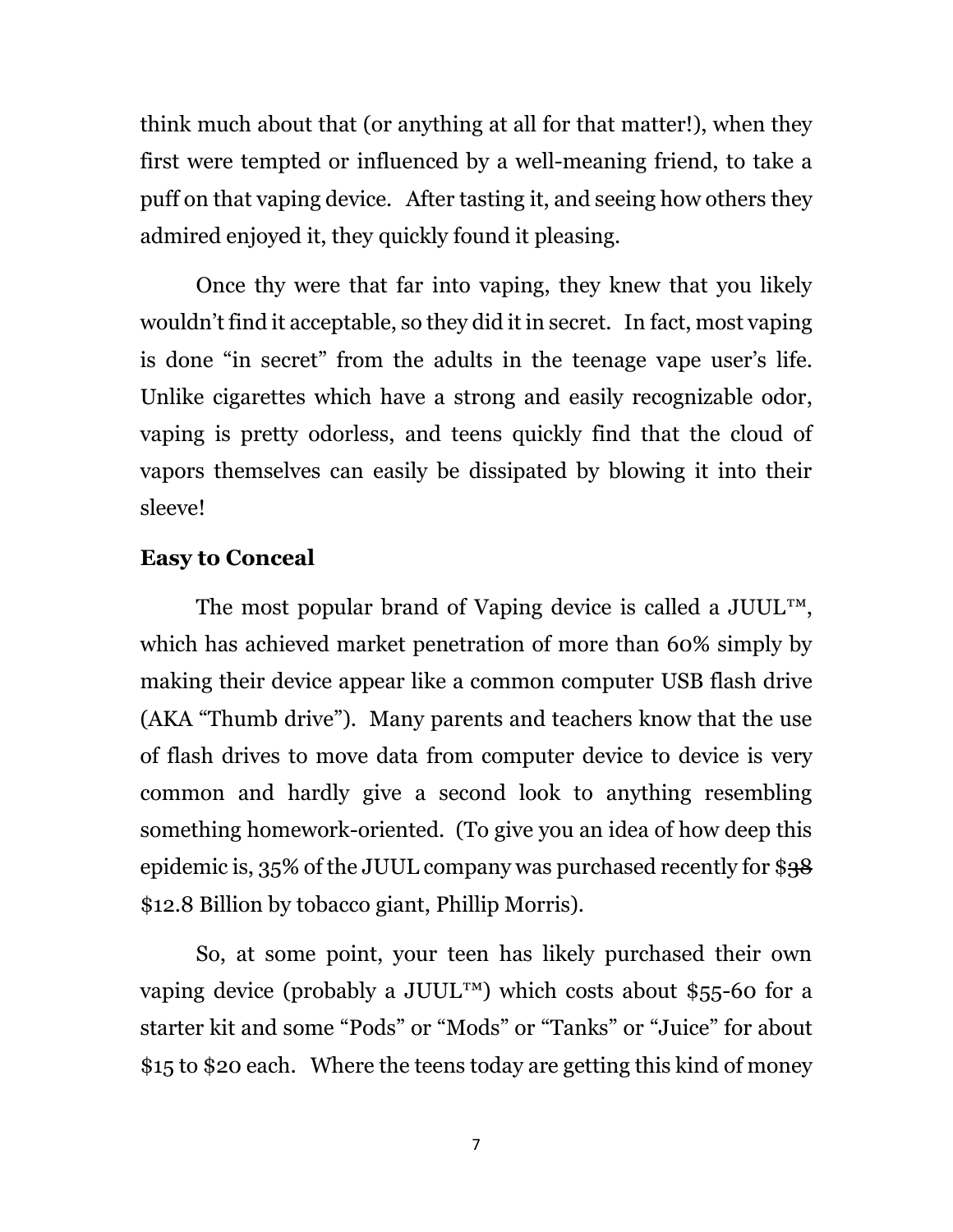to support their nicotine addiction, is anybody's guess, but the fact is, they are getting it!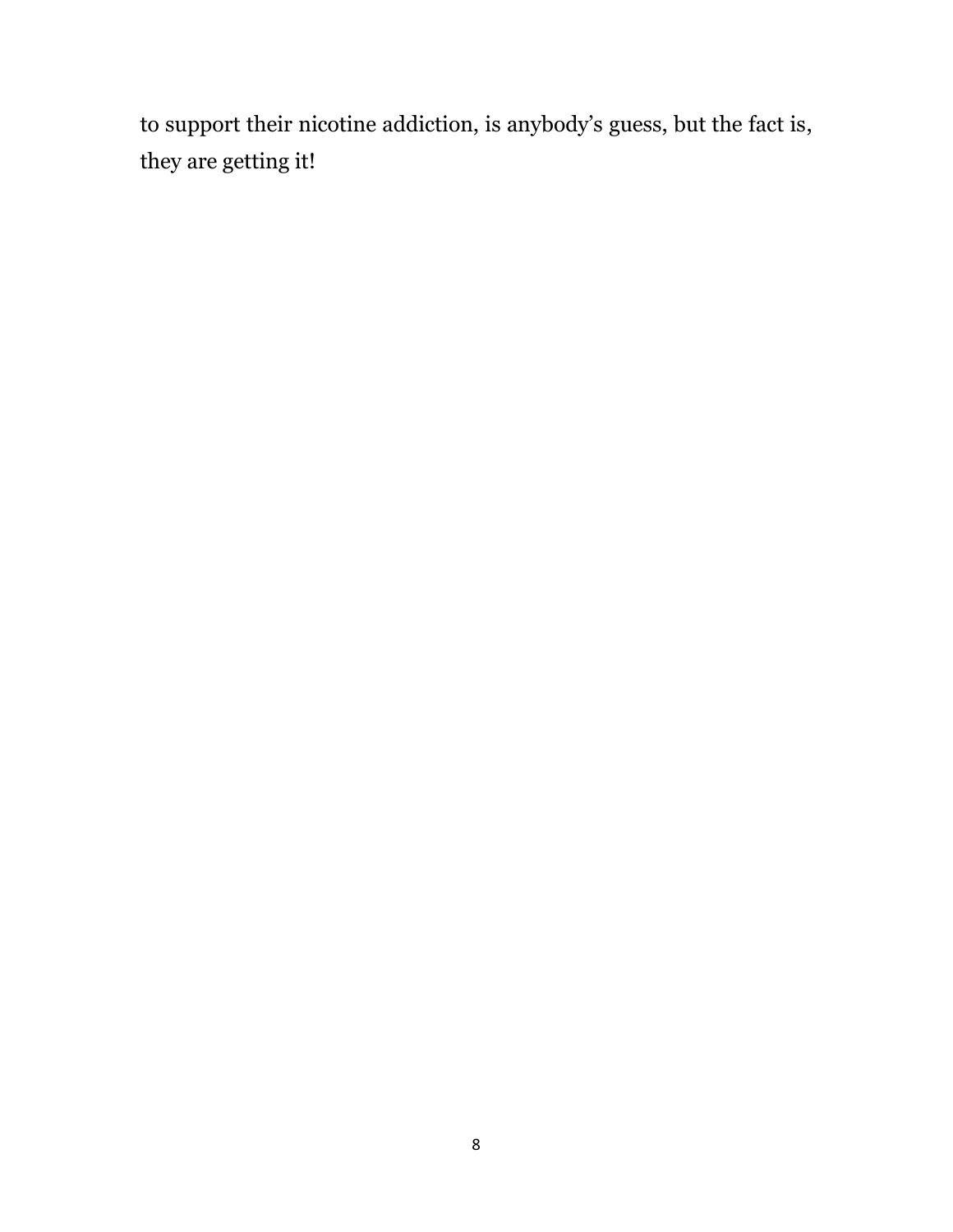## **Chapter Two Vaping 101**

### **A Closer look at Vaping**

All of that sounds pretty benign until you look a little more closely. That liquid or "juice", as they call it, contains strong of the chemical nicotine, which is technically a poison to the human body. (Nicotine was once used in agricultural insecticides until it was banned, after it was found to be harmful to the crop pickers when it was absorbed into the bloodstream through the skin!).

That "Juice" or "E-liquid" comes in well over 100 different, fruity and enticing flavors. It is packaged in "Pods" for JUUL™ devices, and e-liquids for other types of devices. The JUUL™ Pods contain .7 ml nicotine by volume and 3% or 5% by weight. There are more than 100 common brands of the juices for your teen to try out and each brand has several different flavors, sizes and strengths. It typically comes in 60 ml, 100ml, 120 ml or 200ml bottles (milliliters being the quantity of the liquid and each liquid comes in a variety of strengths from 0 mg to 3 mg to 6 mg to 12 mg.) The choices for a new vape user are incredible. It could easily take them years of vaping every day just to try out all of the various flavors, brands, and strengths – all the while becoming more and more addicted to nicotine with every puff!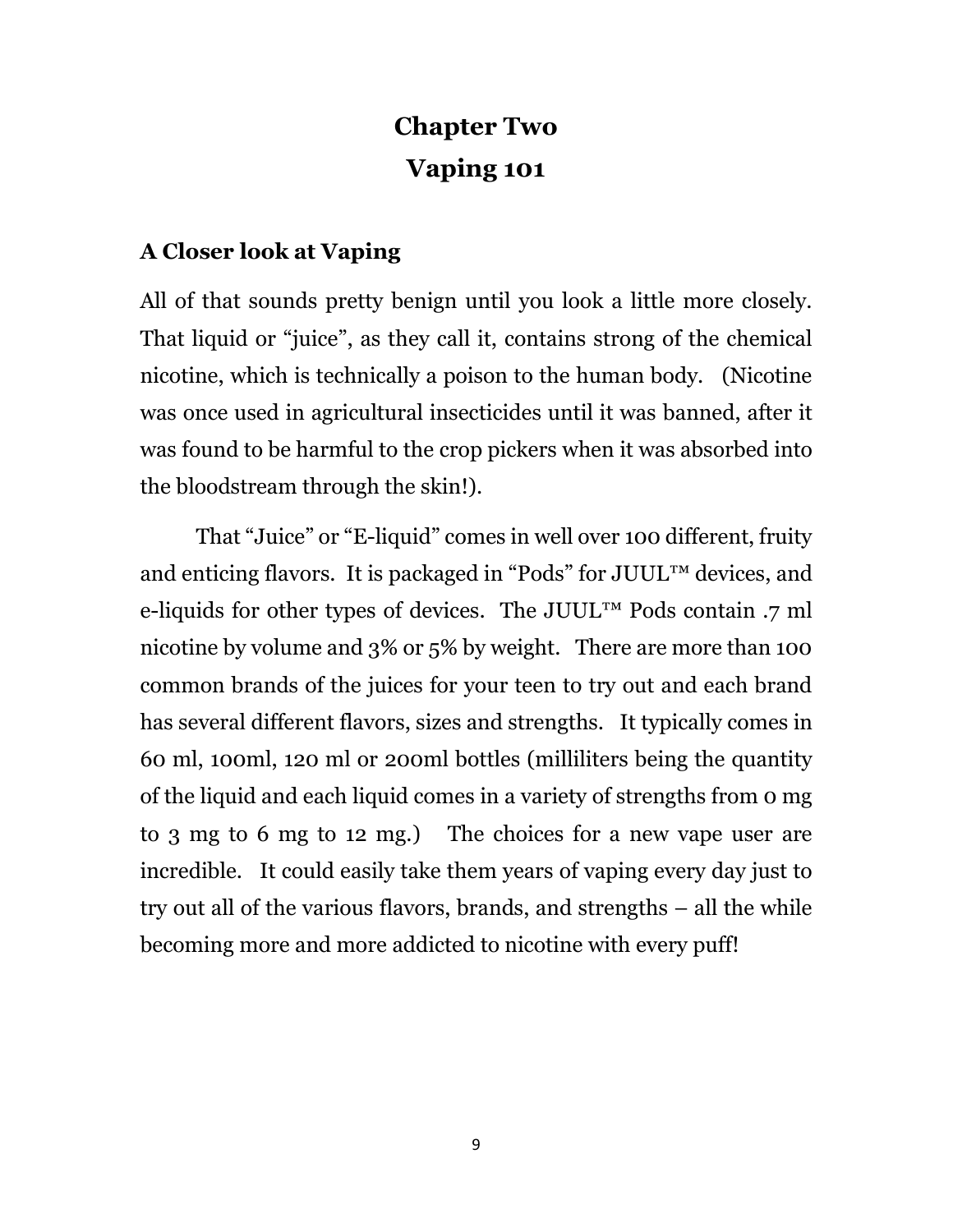#### **Vaping vs Smoking Cigarettes – To Add to the Confusion**

Another issue that's serving to confuse today's teens is that vaping is being marketed as being "Much Healthier than Cigarette Smoking", which in fact, it certainly is. Of course, that assumes that the person is already smoking cigarettes, which is are the leading preventable cause of death in the United States! When you are in THAT particular boat, practically anything would be healthier than the death sentence of smoking cigarettes.

Nonetheless, when your teenager visits your local Vape shop or has a discussion with their friends about vaping, this misleading message about safety is certainly front and center. Providers make it sound like picking up a vape device would effectively eliminate the possibility of future disease. Nothing could be farther from the truth!

To examine this phenomena more closely, you have to know that the Tobacco industry, once riding high with Billions of dollars in revenue, has a pretty dim future if the current smoking cessation trends remain constant for another decade. They know that their future revenues must come from other sources and the most obvious is the vaping and electronic cigarette users. It's no accident Philip Morris spent  $$38$  12.8 billion to buy 35% of Juul<sup>TM</sup>! The tobacco industry still produces the nicotine that is in all of those e-liquids and pods. They see that as their future and they are doing everything possible to promote it and to capialtize on it – while, at the same time, having a blatant disregard for your teenager or his or her future health or wellbeing.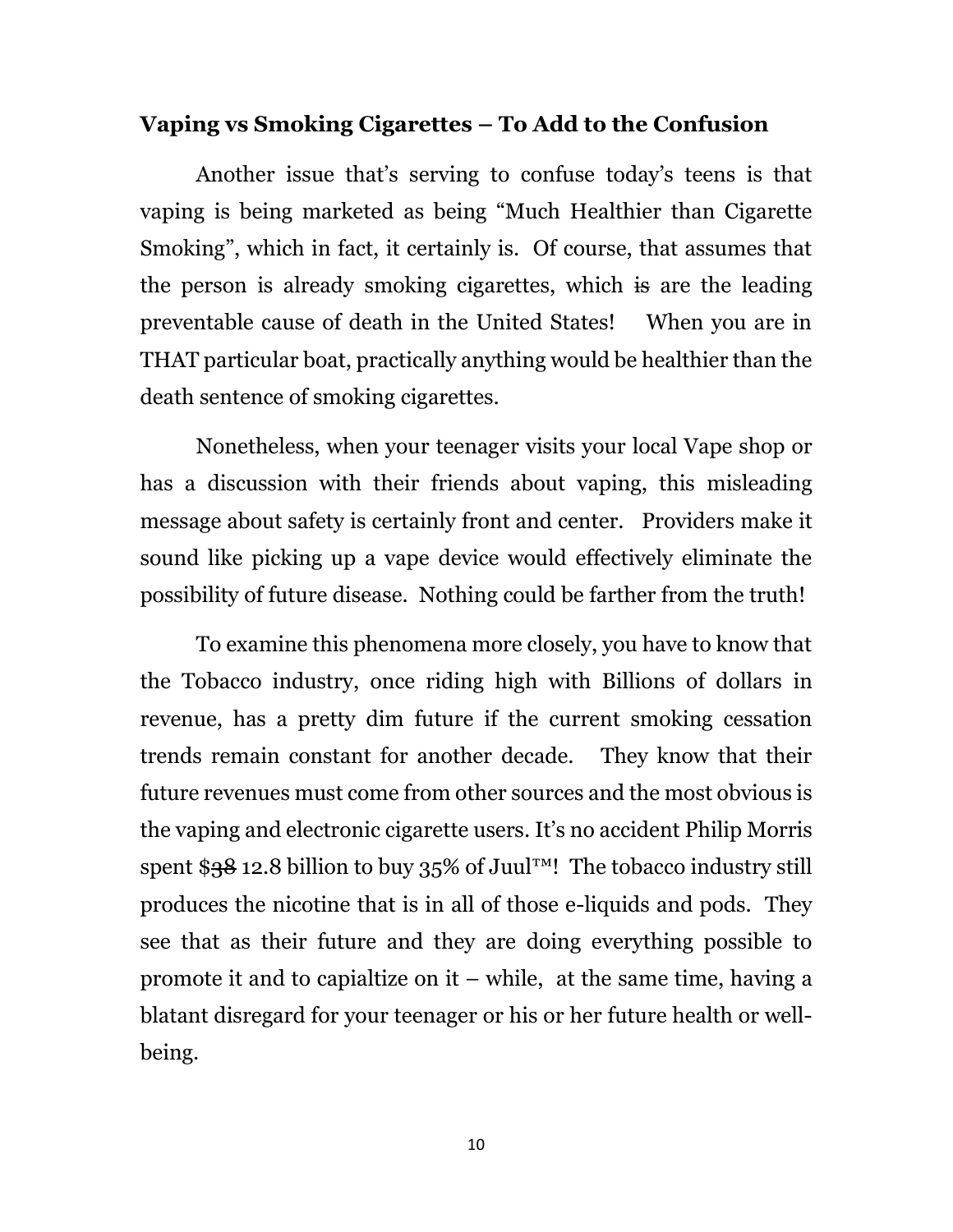The rapid growth of vaping, particularly among teens has now been shown in very recent studies, (See referece section) to be incredible. On December 18, 2018, the Surgeon General of the United States determined that vaping has now grown to "Epidemic" status (see reference section, Item 1) and is considered one of the major health risks of the United States now, and into the future. This will result in considerable public service announcements, studies and literature being created to focus on the epidemic and to help prevent its future growth by regulations. While this is critically important, it doesn't help today's teen vape users and their addiction to nicotine as well as the psychological, social, and cultural impacts of teen vape use.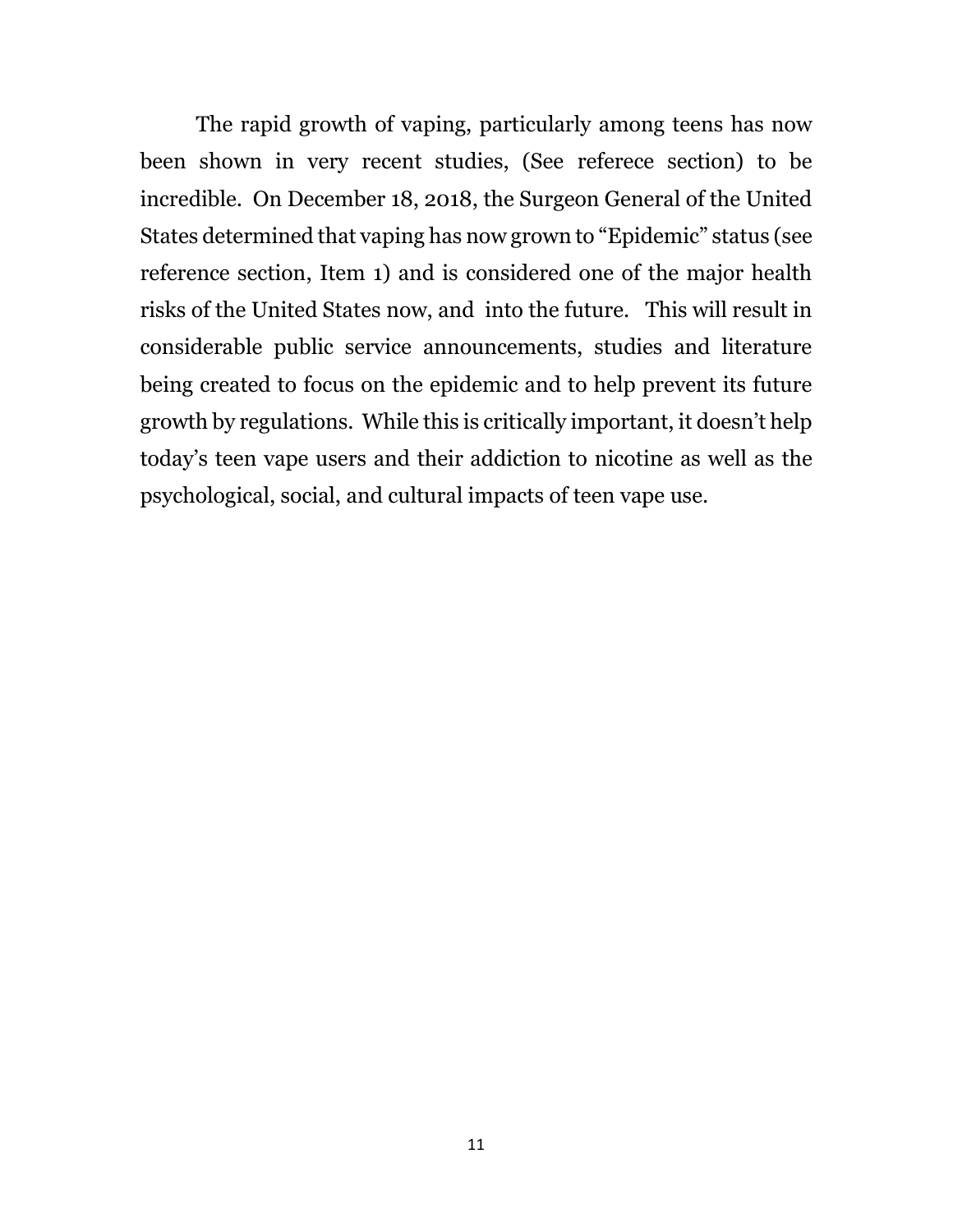## **Chapter Three The Vape Supplier Industry**



## **A New Cottage Industry has arrived!**

Just look around the strip shopping centers in your town. "Vape Shops" are springing up everywhere, mainly to cater to all of the arising demand for vape liquids and pods. If you visit such an establishment, you will find that they sell a few brands and styles of vape devices, but mostly the shelves in the store are used to display the hundreds or thousands of different brands, flavors, types, sizes and strengths of the liquids – much of which ends up in the lungs of teenagers who incidentally, may not legally purchase it in most states. It takes very little capital to start up a "Vape Shop" and, to Teen vape users, the proprietors of such establishments are held in very high regard – not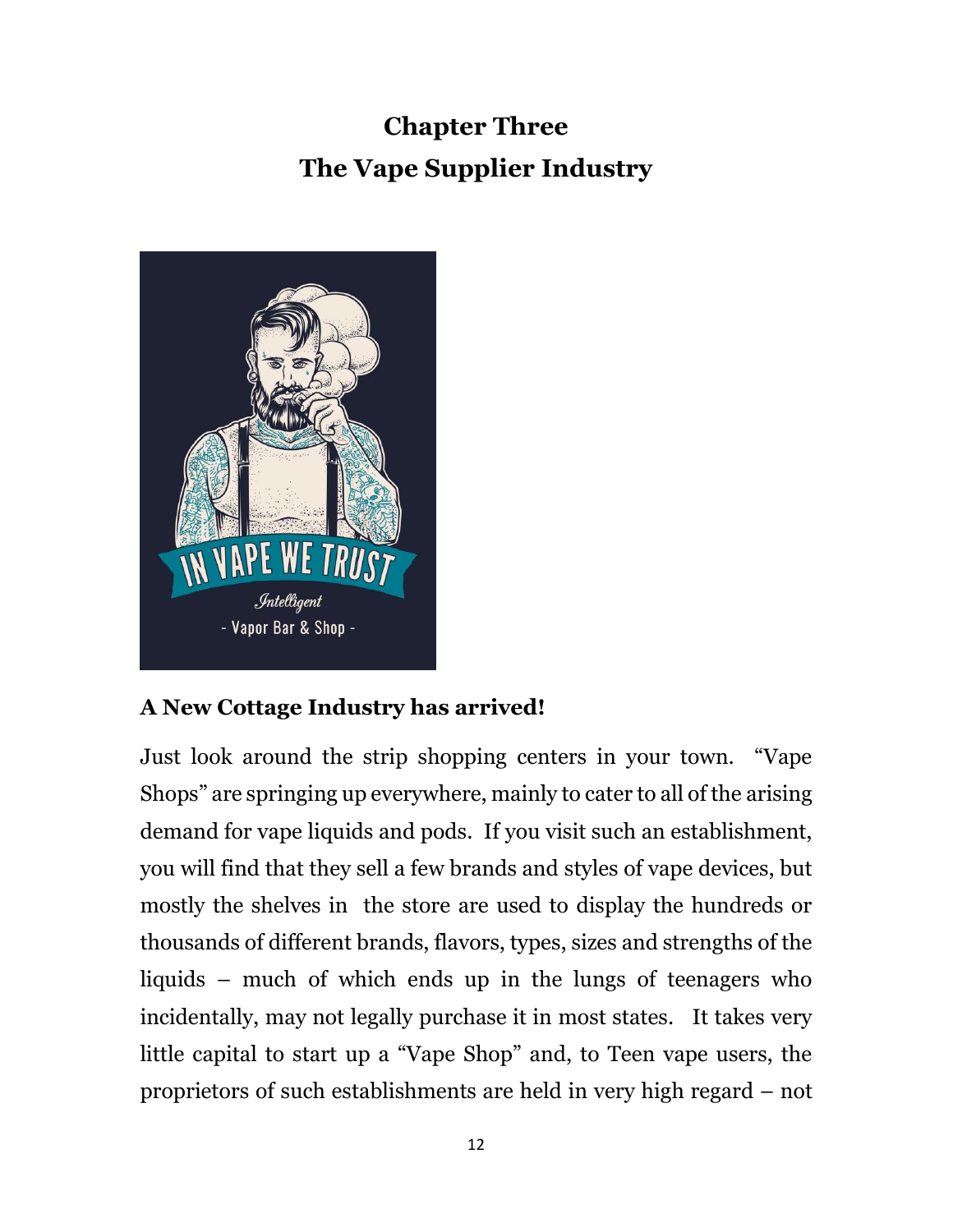because they care for your child's health or well-being, but because it is easy money, if you have the right location.

I am sure that you've seen, read about, or witnessed firsthand that nicotine is the underlying chemical that keeps cigarette smokers "hooked". In vaping, as in smoking, nicotine is ingested through the lungs and transferred quite immediately into the bloodstream. When it hits the brain, it triggers the release of endorphins and other hormones which give the smoker (or vaper) the feeling of pleasure or satisfaction for a brief period. This feeling wears off pretty quickly and, when that happens, the person feels a bit "uncomfortable" and that, in turn, triggers the desire for more nicotine to relieve that discomfort.

The vape user seemingly has a significant, but subtle advantage over the cigarette smoker in being able to quickly get a single puff or two from the vaporizer to relieve that discomfort, and then to set it aside. A cigarette smoker lights up a cigarette and, once lit, it takes about 10 puffs to finish the cigarette – most of which is ingested after the discomfort has already been relieved. Much of the cigarette is actually wasted in terms of fulfilling the addiction, whereas a vape user can casually take just a puff or two, whenever that discomfort strikes, without the need to inhale any more nicotine. Think of vaping as being able to take a pill, as needed for pain, instead of being the overkill of anesthesia. The point is, that one or two puffs are still contributing to relieving the discomfort, while solidifying the addiction.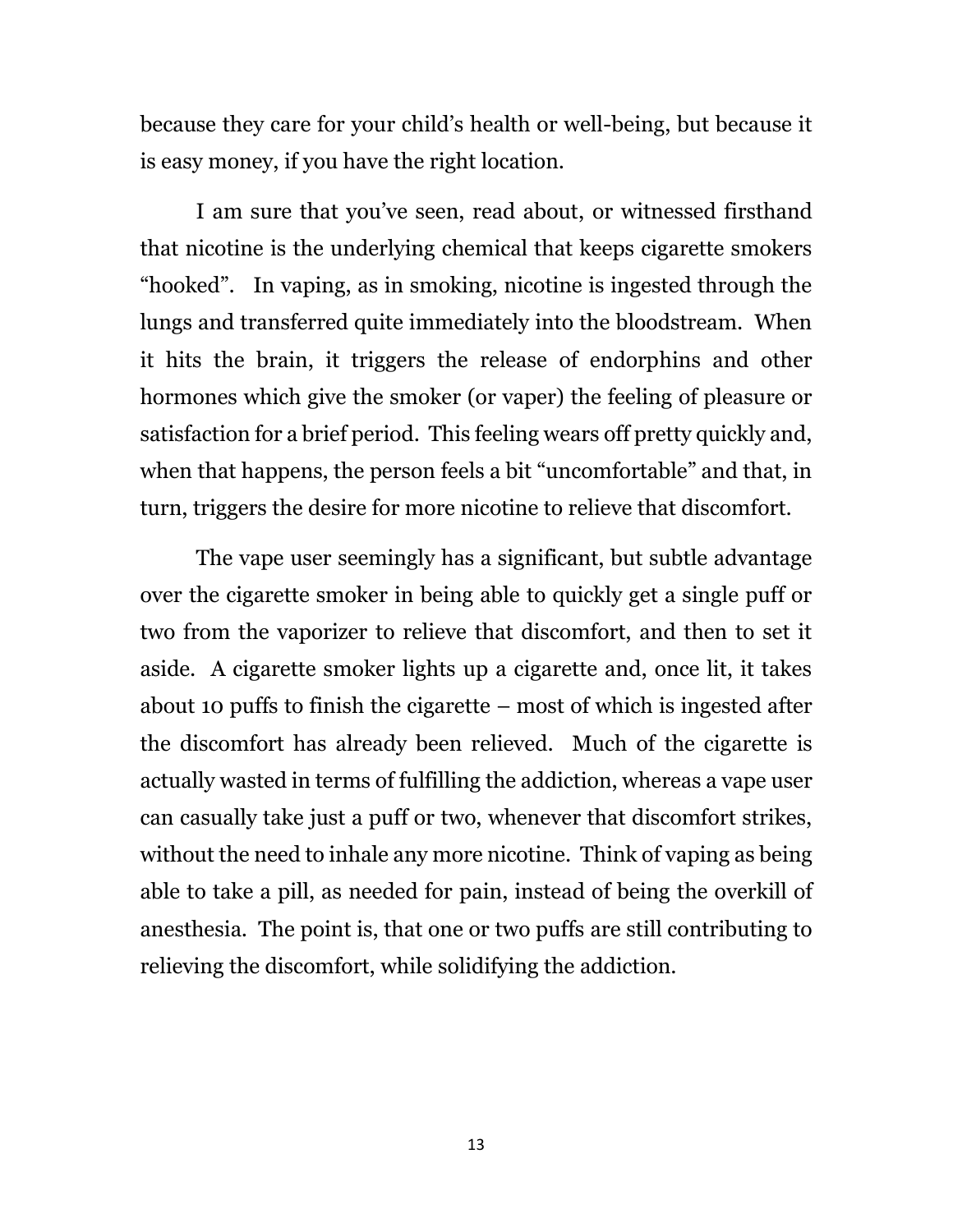## **Chapter 4 Understanding Nicotine Addiction**

**(Placeholder)**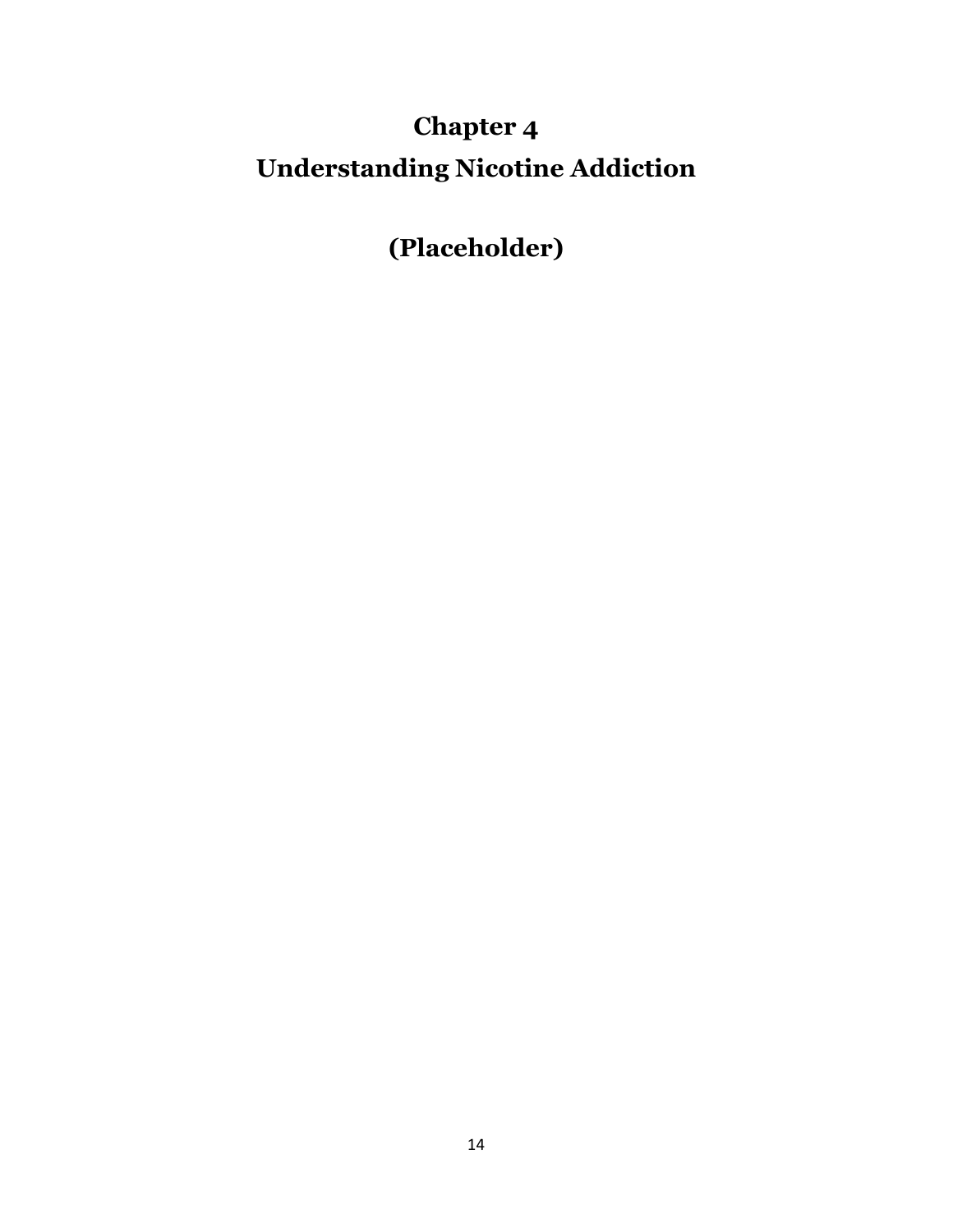## **Chapter Five The Vicious Cycle of Nicotine Addiction**

What we have briefly described, so far, is a non-medical description of the addiction to nicotine but there is more. The liver does its job of cleansing the body of nicotine pretty quickly. In fact, scientists tell us that nicotine has a "half-life" of just 2 hours, which means that, after 2 hours, the liver has cleansed away half of the nicotine in the body.

This short half-life, and the resulting discomfort it causes, results in a vicious cycle. Inhale nicotine to get a feeling of comfort, then the liver cleanses nicotine from the bloodstream, providing a feeling of discomfort, inhale more nicotine to get that feeling of comfort again, and on and on and on. Each person who inhales nicotine (by cigarette or by vape), has a different "tolerance" level. Just as some smokers only need a few cigarettes per day and others require 2 or 3 packs per day, some vape users only require a few puffs per day.

A container of vape liquid or "juice" usually is purchased in a reservoir called a Pod (or in the case of JUULs, a "Mod"), and they contain the liquids in various volumes and strength. Generally speaking, the amount of nicotine in a single pod can be roughly equivalent to a pack of 20 cigarettes. This strength is often disguised by various flavors in the liquid, to make it more acceptable and attractive to teens. (There is a move underway at the Food and Drug Administration to regulate the addition of flavors to vape liquids and, to minimize the flavoring of e-liquids to reduce their appeal to younger vape users).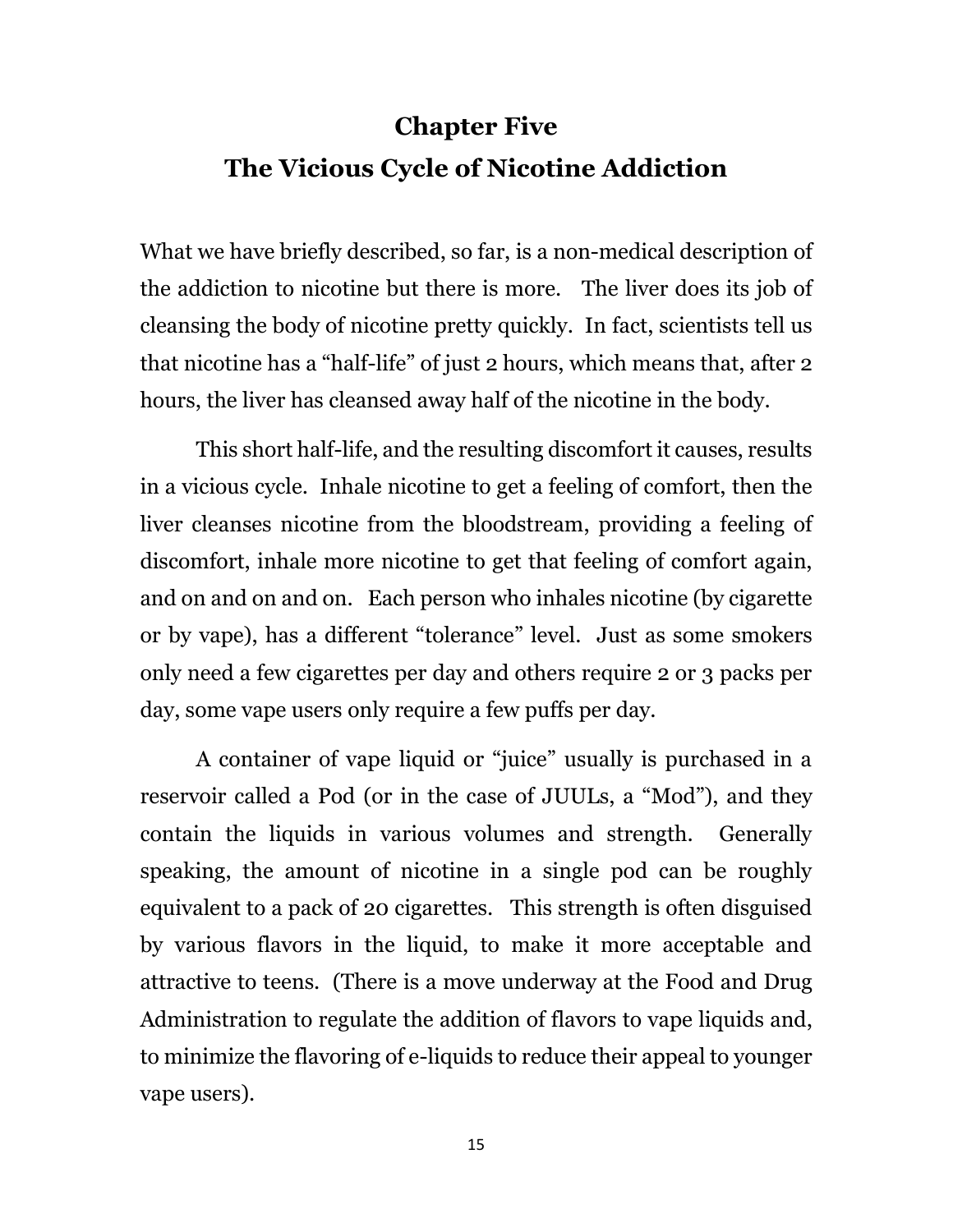Smokers in our courses have always told us that the "enjoy" the taste of their cigarettes. If you, as a non-smoker, have ever take a puff of a cigarette, you know that there is really nothing enjoyable about the taste of burning tobacco. Over time, smokers convince themselves that they "enjoy" the taste because of how the nicotine relieves the discomfort caused by the lack of nicotine in their system and they interpret that as "enjoyable" or "pleasurable". The danger caused by the various fruity, minty and sweet tastes of certain vape liquids is that the vapors really do taste good and can be actually enjoyable. These flavors are especially like by teen vapers and, for this reason, the FDA is working to regulate the flavorful e-liquids to make them not so attractive to teens.

In our Smokenders™ smoking cessation course we teach our graduates that, even many years after they successfully quit, they will always be "A puff away from a pack a day". Because of the lure of the addiction to nicotine, the same thing is true of a person who quits vaping. There seems to be a residual vulnerability to nicotine addiction that persists long after the smoker's body is totally cleansed of nicotine. The reason for that will be explained in the chapter on "Understanding Nicotine Addiction

#### **Is My Son or Daughter Really Addicted?**

The bad news is that, "Yes! They are probably addicted to nicotine if they have been using vape devices and inhaling the poison for more than a week or so. Whether from using tobacco in any form or ingesting vapors into their lungs via vape devices, people get addicted to nicotine very rapidly.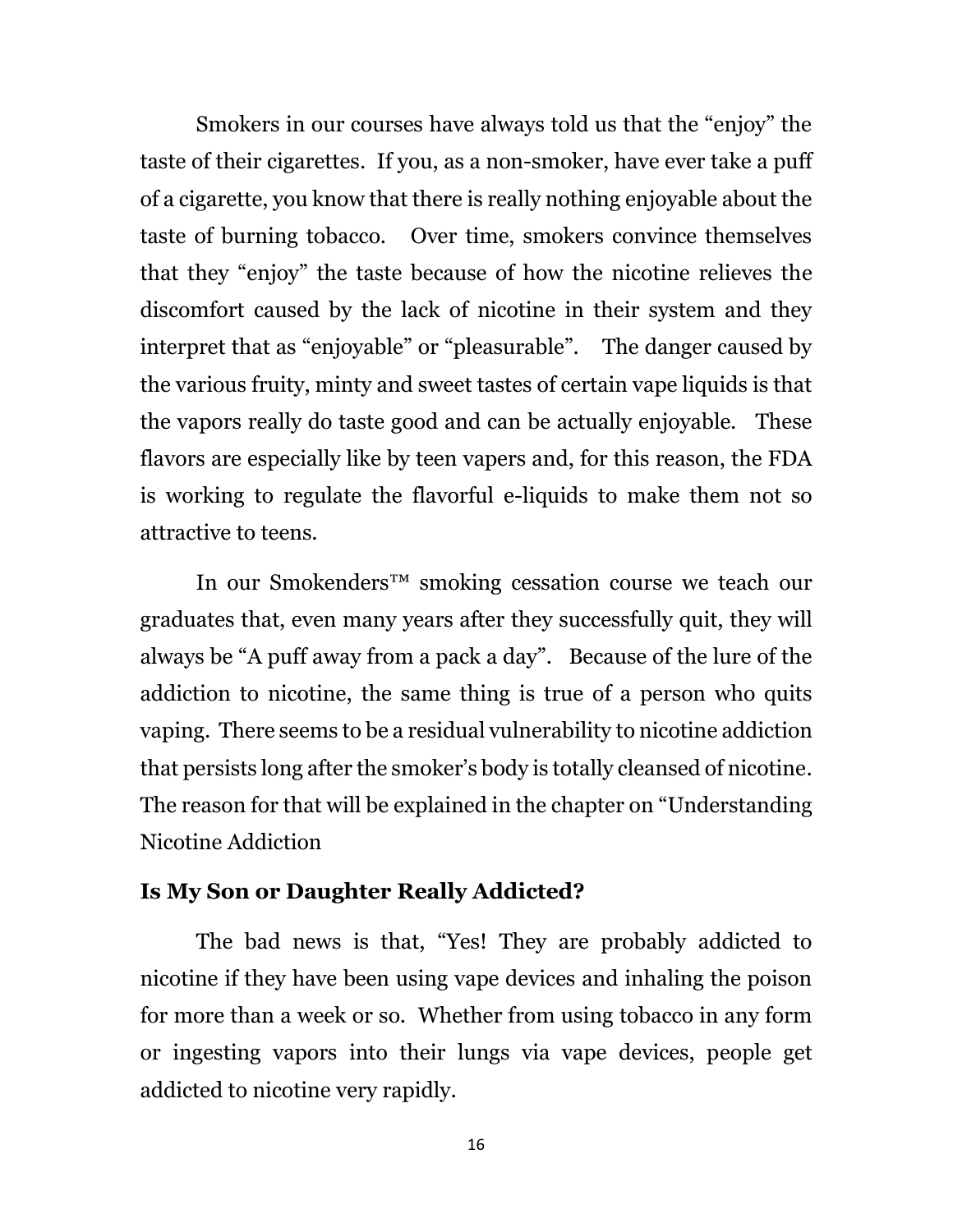

Once a nicotine user has inhaled enough to establish that "tolerance level", their body is simply going to require them to supply more nicotine whenever that feeling of discomfort gets strong enough. It's not something that can easily be described or controlled, either. It's just an "empty" feeling that needs to be filled; nothing too strong, but it nags at you until you give in and feed the beast. Any smoker or vaper can attest to this

The pharmaceutical industry has developed drugs of certain classes that interfere with the receptors of the brain to prevent nicotine from causing the release of certain hormones, but those drugs are technically depressants and are rarely administered to teens whose brains are not yet fully developed. Therefore, drugs like Wellbutrin<sup>™</sup>, Zyban™, and Chantix™ are not available to address your child's addiction. (In smoking cessation, these drugs are only about 15-20% effective anyway and there's some well documented danger in taking them!)

## **Is Nicotine a "Gateway Addiction"?**

There is considerable concern that the nicotine addiction caused by vaping will lead, sooner or later to teens experimenting with other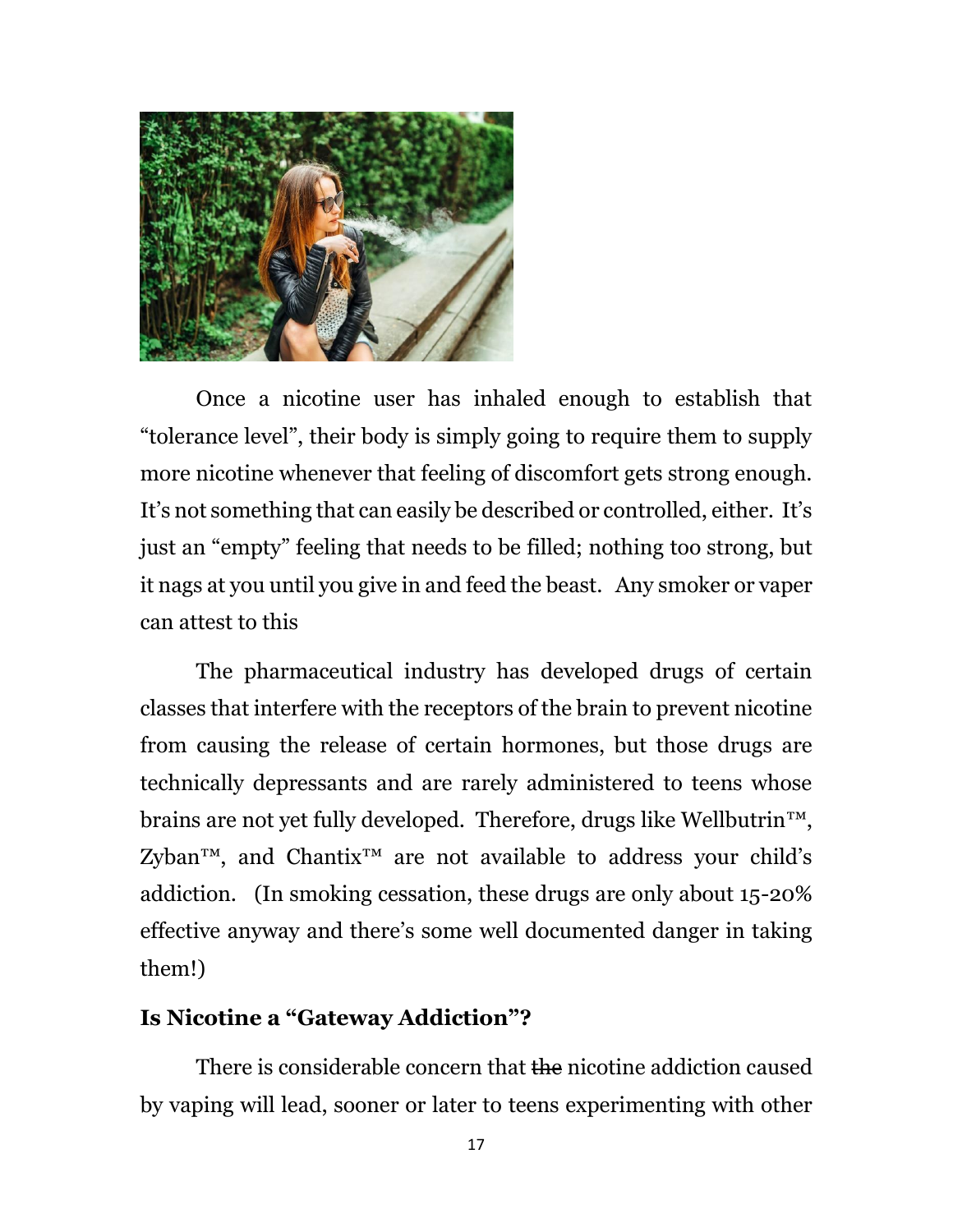addictive drugs and behaviors. (Yes, nicotine addiction is far more than just a chemical addiction – there are strong psychological, social and behavioral issues at play, also)

Studies suggest that teens who start with vaping frequently find themselves experimenting with cigarettes, also. Doing so, adds many harsh and even more hazardous chemicals being ingested through tobacco smoke. Those who use vapes as well as cigarettes to fulfill their need for nicotine are called "dual users" and this *is the most dangerous form of nicotine addiction*.

Of course, many smokers and vape users, find that alcohol goes well with their nicotine and some proceed from there into many forms of drugs. As I'm sure you might be aware that movement into drugs and alcohol is a "One-Way" street. It is extremely difficult to return from those addictions.

Your teen likely has not progressed to anything like that at this point and now is the time to head that progression off.

### *"There will never be an easier time to quit than today!"*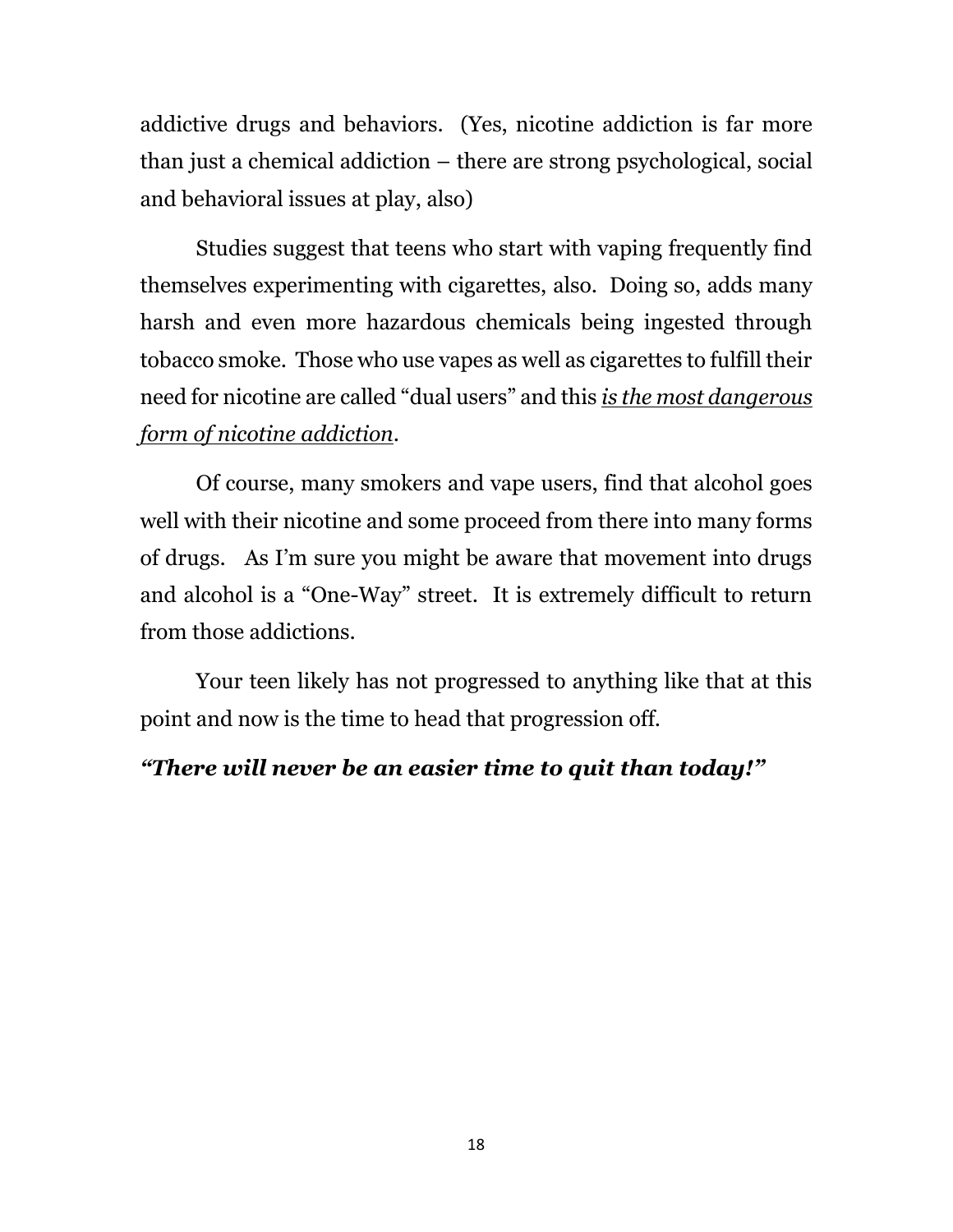## **Chapter Six**

## **Legal Issues of Vapes & Vaping**

As you might expect, there are certain rules for adult vapers, who typically use vapes as a less harmful way of satisfying their nicotine addiction than smoking cigarettes. An adult (over 18 in most states & over 19 or 21 in other states) may freely purchase all sorts of vaping devices and any e-liquids, pods, or mods that they wish. After all, vaping is certainly a viable alternative to cigarettes as a way to quit smoking, but the vaper remains addicted to nicotine and is required by the addiction to continuously ingest more nicotine to satisfy that craving.

Because of the specific dangers involved in teen vaping though, the FDA and every state have rules and laws that prohibit the sale of vaping devices and nicotine liquids in any flavor strength or quantity to minors. The human brain does not fully develop until the mid 20's and nicotine has been shown to have a detrimental effect on brain development. While this may not be evident at the time, it could cause neurological and behavioral problems for the rest of our teen's life. It is simply not worth the risks involved.

Currently, it is not unlawful for a minor to possess or to use vape devices and vaping liquids, in most of the country, but several states are considering legislation to prohibit this.

In their 2018 regulation enforcement efforts, the FDA has visited and used undercover minors to test the age verification procedures of retail and online merchants who well vapes and liquids. In fact, they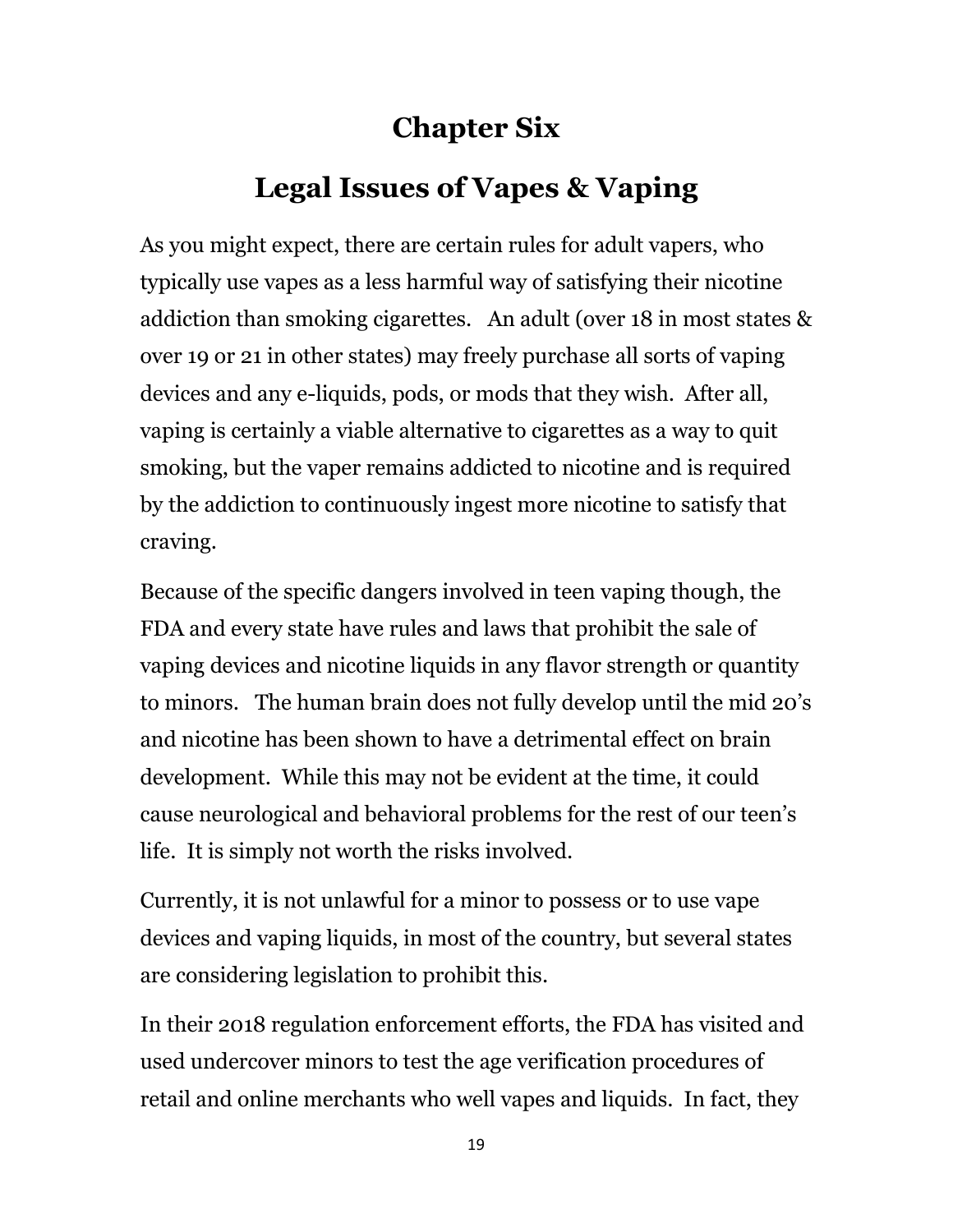have issued reprimands and citations to more than 70,000 such establishments for violation of the regulations and have even revoked the ability to sell these items of some 17,000 businesses. Since the declaration by the Surgeon General in December, 2018, that vaping has reached "Epidemic" status, you may expect to see a significant increase in governmental activities to advise the public of the seriousness of vaping and to provide increased legislation to clamp down on those who violate the rules.

If, in fact, if your teen has a vaping device and/or vaping liquids in their possession, the fact is that somebody broke the law by selling or otherwise providing them to your teen!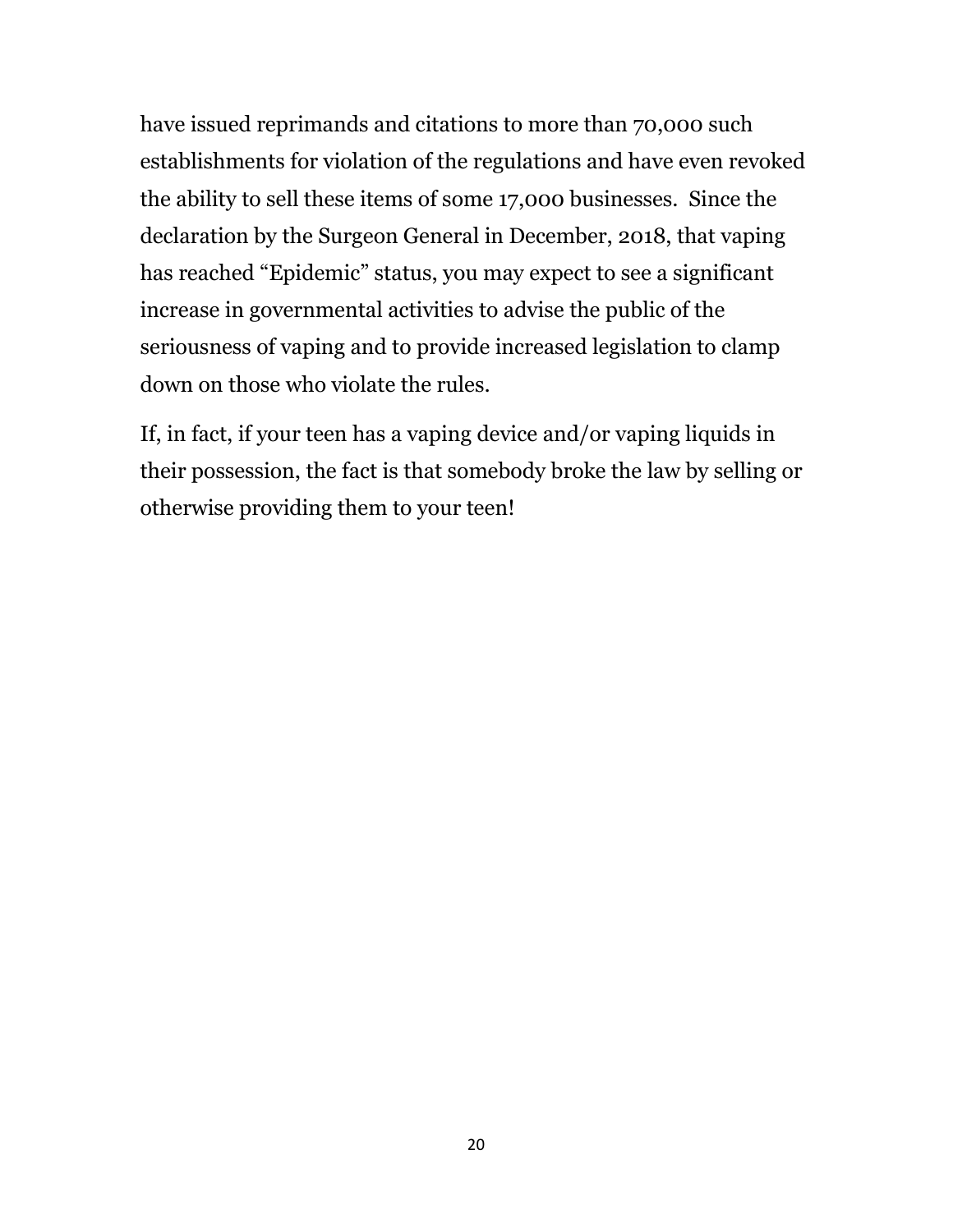## **Chapter Seven The Anatomy of a Craving**

**(Placeholder)**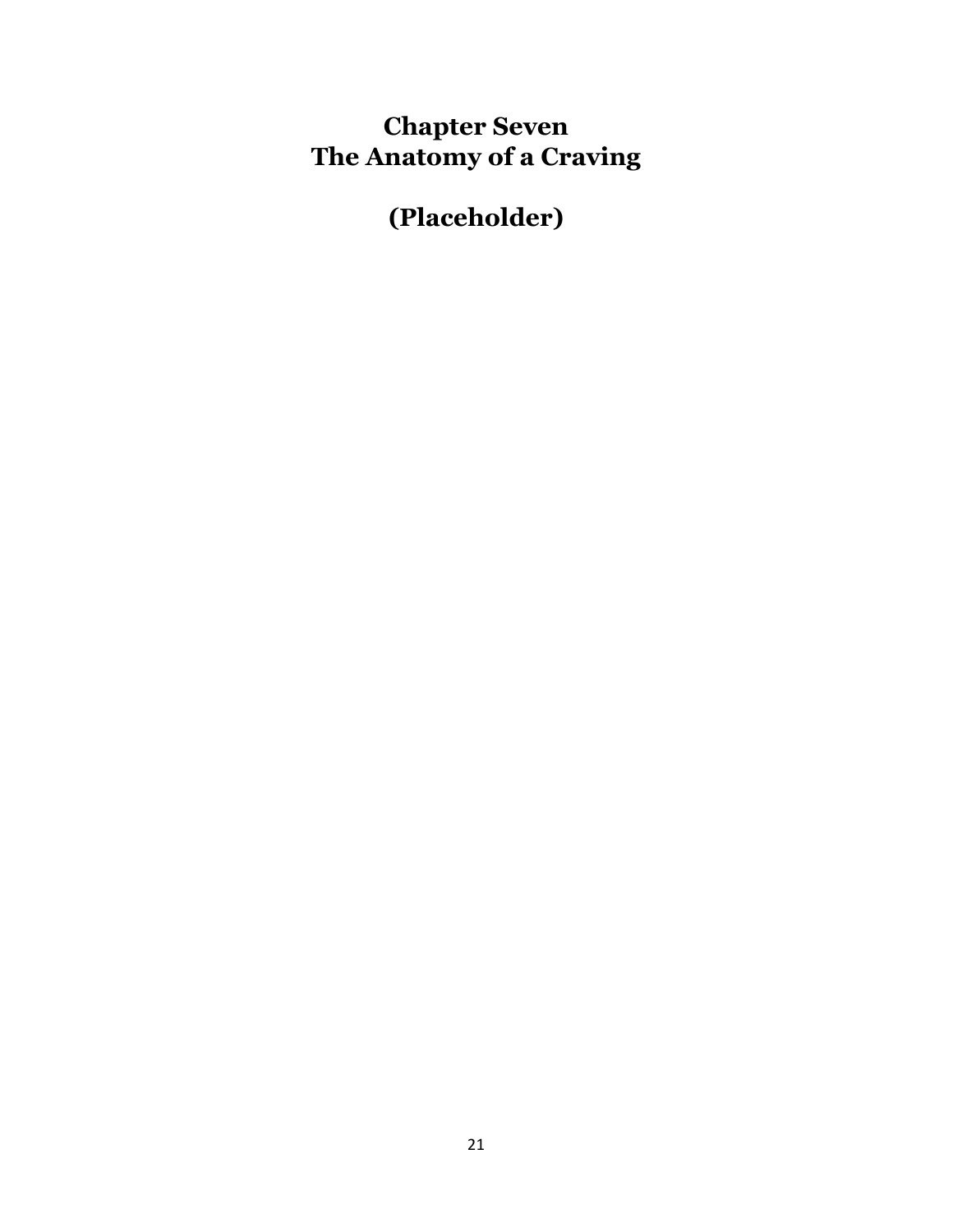## **Chapter Eight It is Not the End of the World!**

## **Some Good News!!!**

The good news is that there is a proven way to overcome the addiction to nicotine without the use of drugs, but it takes several weeks to work effectively. Unfortunately, there is no magical, "silver bullet" that will resolve nicotine addiction overnight. If such a tool existed, we wouldn't still have 16% of adult Americans smoking! We will discuss the nodrug solution later.



**Nobody Ever Quit Just Because Somebody Else Wanted Them to Quit**

Back in 1964, when 46% of Adult Americans smoked, the Surgeon General announced that cigarette smoking was at *epidemic proportions* and that action needed to be taken to address this serious health issue. For the next 30 years, the smoking rate declined to 24%. And now, 55 years later, 16% of our adults are still unable to quit, although almost 90% of them have reported that they would like to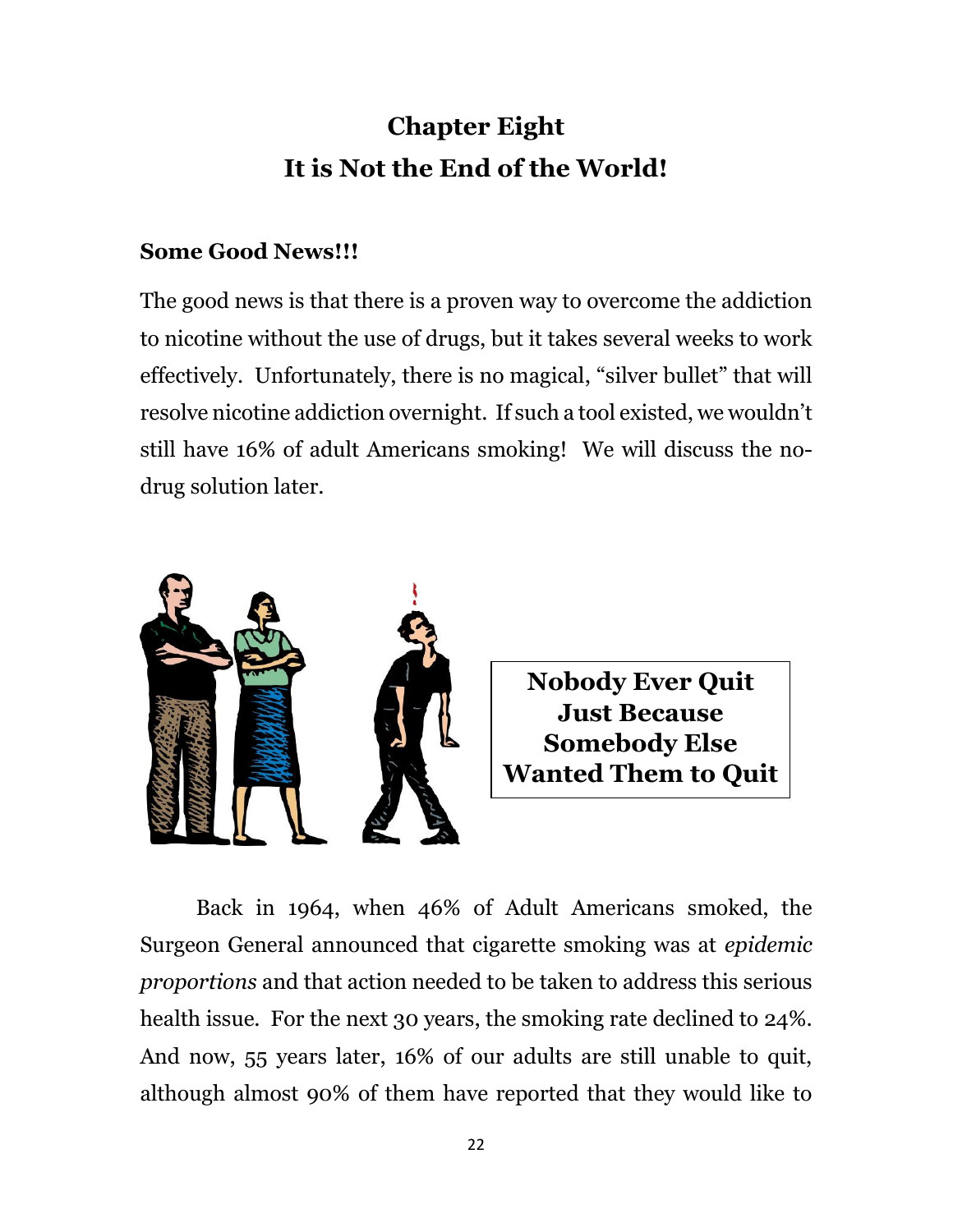quit. Surveys indicated that about 40% of all cigarette smokers attempt to quit each year, with more than 90% of them being unsuccessful at doing so.

When a smoker or vaper quits smoking or vaping completely, their liver works to effectively cleanse the body of nicotine in about 72 hours. (Remember, the half-life of nicotine is just 2 hours, so after 4 hours without replenishment, about 75% of the nicotine is gone and, after about 8 hours, it's 97 % gone. It takes the remainder of the 72 hours to remove all traces of the chemical.) If Nicotine were all there is were to the addiction, that would be all that it would take. Unfortunately, the vape user develops some other psychological, social & cultural attachments to vaping that makes it not a simple physical withdrawal from nicotine.

We have been actively working to assist cigarette smokers to deal with these linkages and triggers, as well as nicotine, to overcome their addiction, since 1969 and, after working with millions of smokers, we have come to learn that, *without a serious personal commitment to quitting*, smokers and vape users are just not able to become comfortably free of addiction. Those who make that commitment seem to find a way, but without that personal desire factor, quitting is almost impossible. To that end we have built motivational modules into our programs.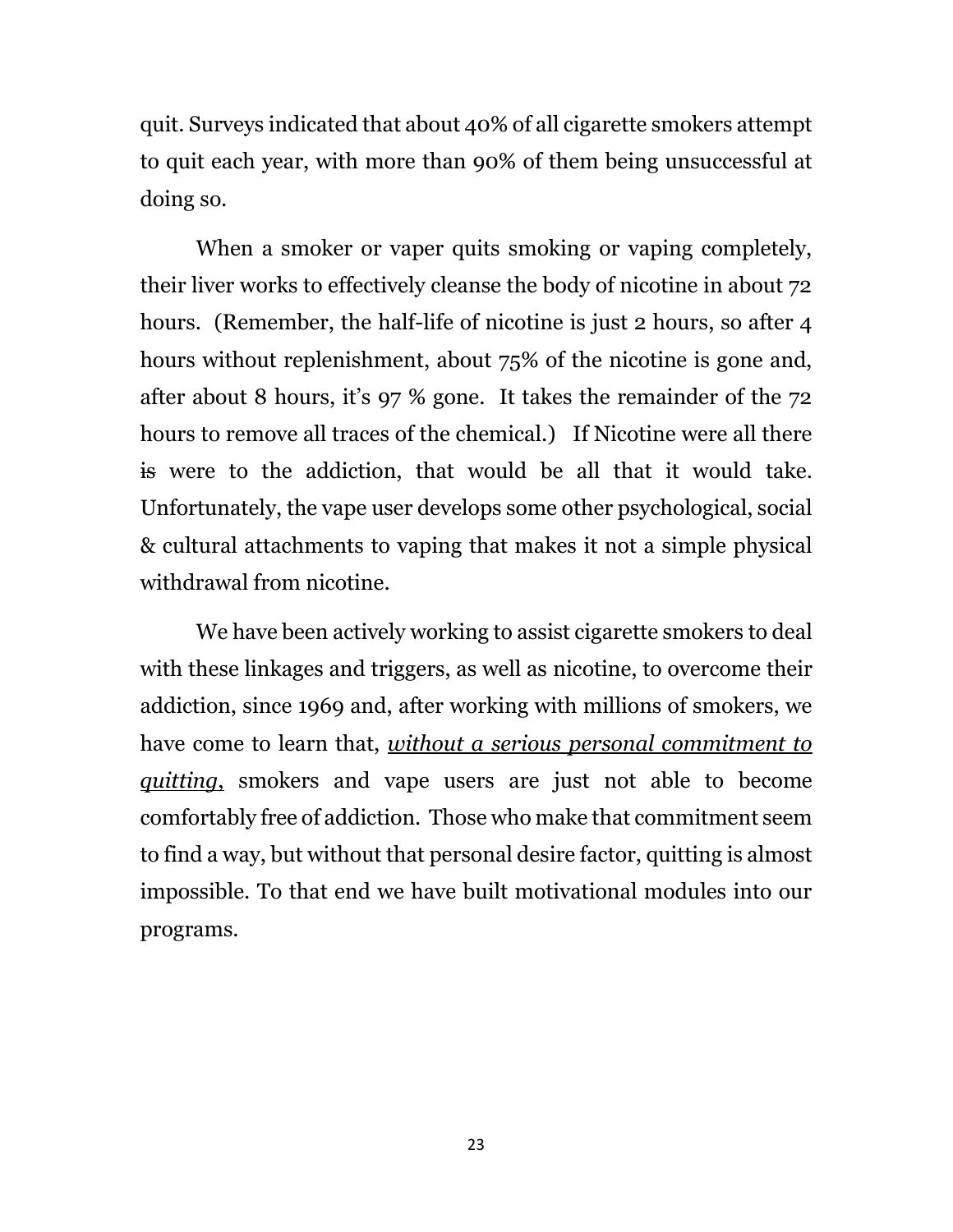## **Chapter Nine You Are Not in Command! The Addiction is!**

#### **Then, How Do I Get my Teen to Quit?**

It is not going to be a simple matter of demanding, or advising them to quit or otherwise forcing, cajoling, bribing, withholding of privileges, or gnashing of teeth. *Addictions are just not resolved that way!* In fact, those who have used the disciplinary or punishment approach have done so at the risk of alienating their teen and/or driving them to vape in heavier amounts and more secretly than ever.

The peer pressure that your son or daughter is under serves to reinforce their decision to vape and competes with any action that you or other parents might take to "regulate" or to "legislate" vape disuse. The messages that teens discuss in their texts and social media images are glorifying vaping. When you add all of this up and add in the physical addiction to the chemical nicotine, and the many psychological issues, it seems that we all have a lot of work ahead of us and you, my dear parent, are on the front line.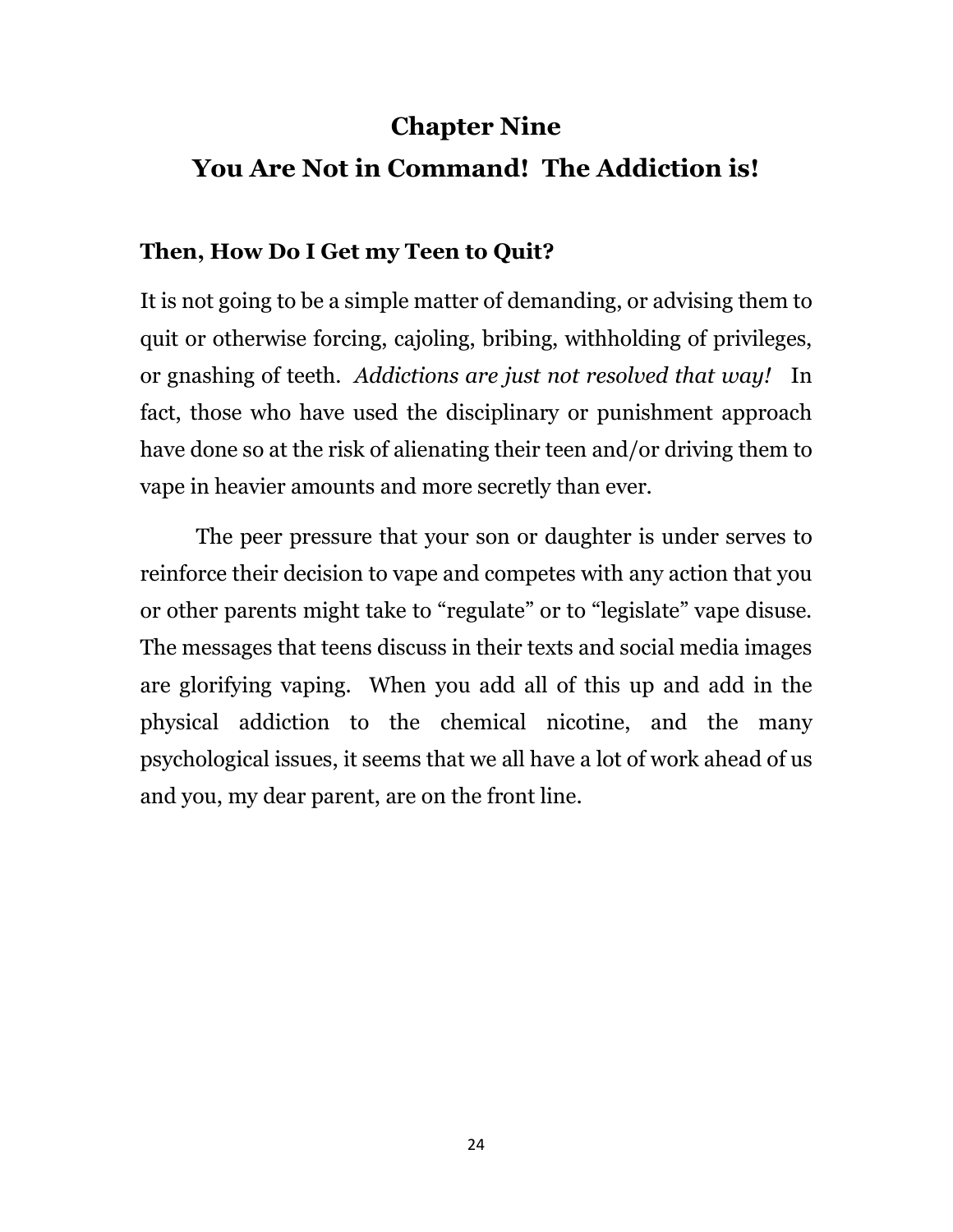## **Chapter Ten**

## **The Need for Parent-Teen Dialogue Has Never Been Greater**

## **Establishing a "Want to Quit" Mentality**

You have probably found over the years since you brought your baby (and those extra diapers) home from the hospital, that the larger the problem you have with your child, the more valuable is open and honest communications. That will be critical as regards to dealing with the vaping issue.



As stated previously, "Nobody has ever quit just because somebody else wanted them to quit". The idea that you would like for your teen to give it up and to "Crush Vaping©" is likely very important to you and the future well-being of your family at this point. But you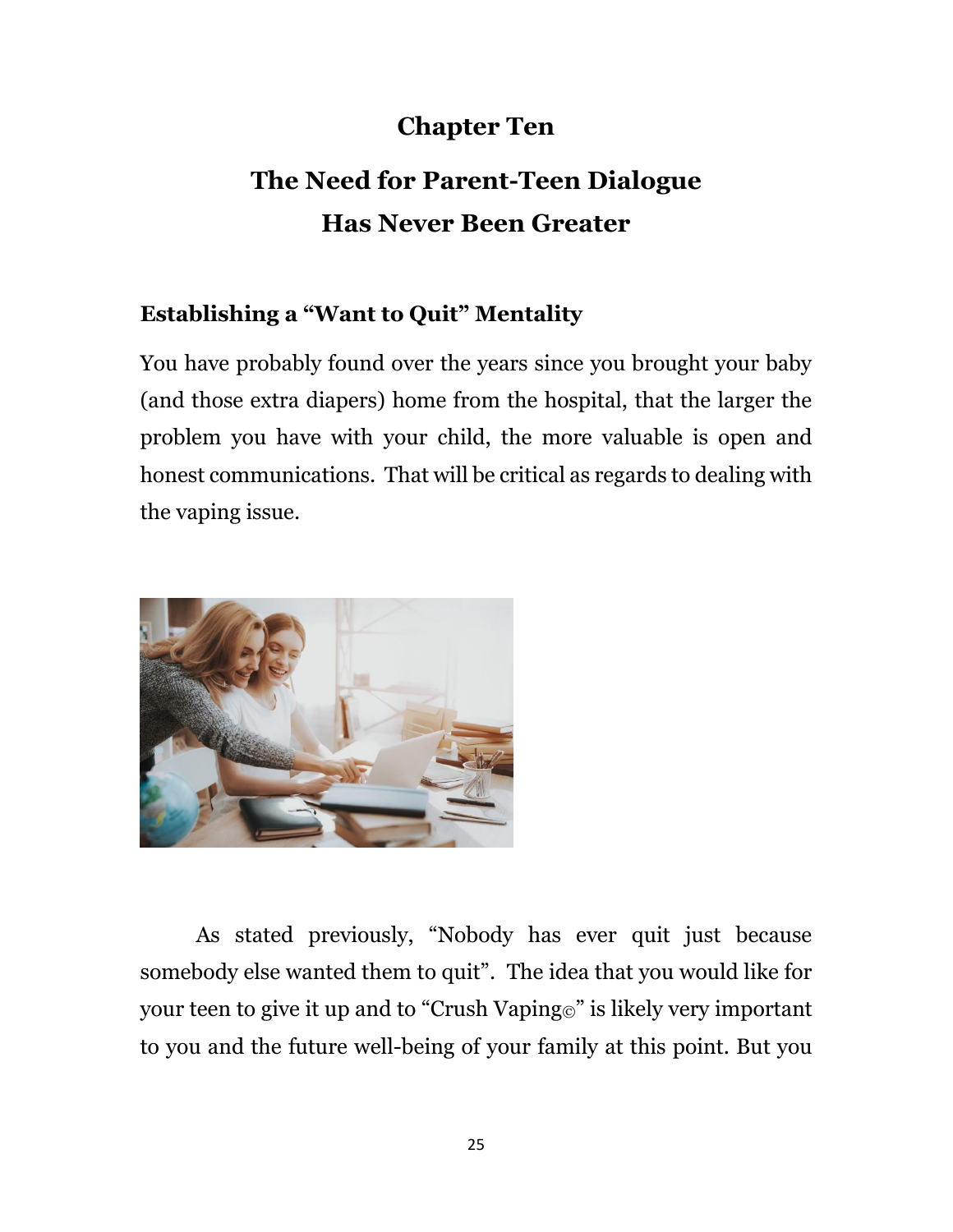cannot simply snap your fingers and make the decision to quit for them. They have to come to that decision for themselves.

It will be your responsibility to ensure that your teen gets the most truthful and accurate information on the subject, delivered by respected sources like yourself. Help them to come to the correct decision for all of the correct reasons.

Once again, when discussing quitting vapes, you have to help your teenager understand, in as rational a manner as possible, the magnitude of the situation, and what is at stake. Getting too emotional tends to shut down the dialogue. (Body language, such as crossed arms, looking away, or statements like "whatever", on the part of either parent or teen, will not be helpful!)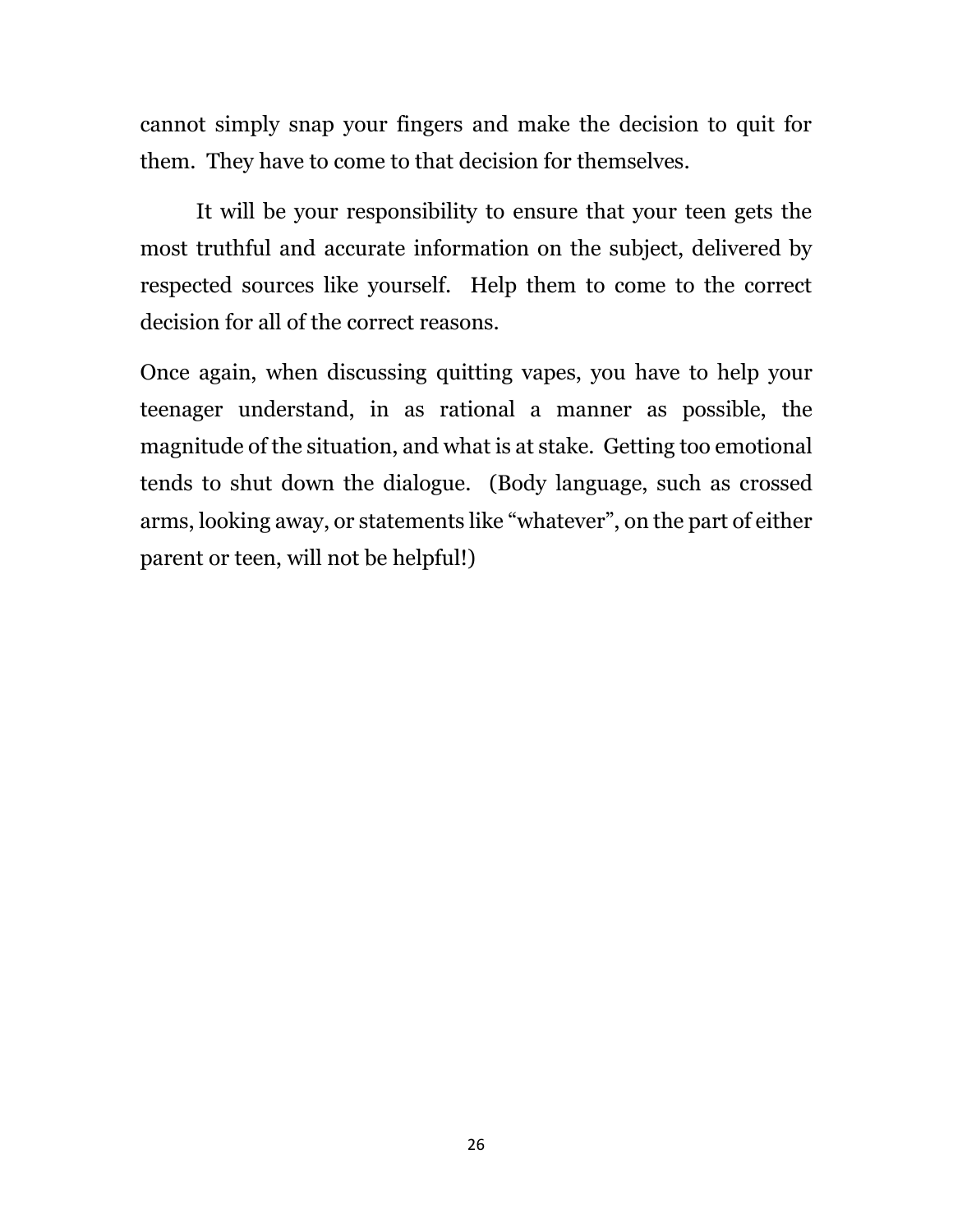## **Chapter Eleven Everybody Seems to Have Problems!**

## **Starting with Your Problem**

You probably feel that you have been deceived and that the pride of your family now has a serious addiction problem (that they don't yet accept as being very serious at all). You probably wonder why they would start doing something as insidious and potentially harmful as ingesting nicotine, especially after all you, and probably they know about smoking and how dangerous that is. Why didn't they discuss it with you first?

You likely think that they are exercising blatant disregard for their health and safety just for a few moments of so-called pleasure puffing on some electronic device. All of this may seem illogical to you. Well, you may remember from your own teen days, logic is not necessarily at work in the teenage mind.

Do you remember when you were young, and a friend dared you to try a cigarette? Most of us adults experimented secretly with that, finding the taste of tobacco repulsive and the experience of breathing that smoke into your lungs to be uncomfortable. That's really not much different than experimenting with vaping except that vaping has a lot better taste and, due to the almost odorless vapors, it is easier to get away with in secret.

Although there are warnings all over Vape products about the presence of nicotine and that it's addictive, the pleasant taste, unlike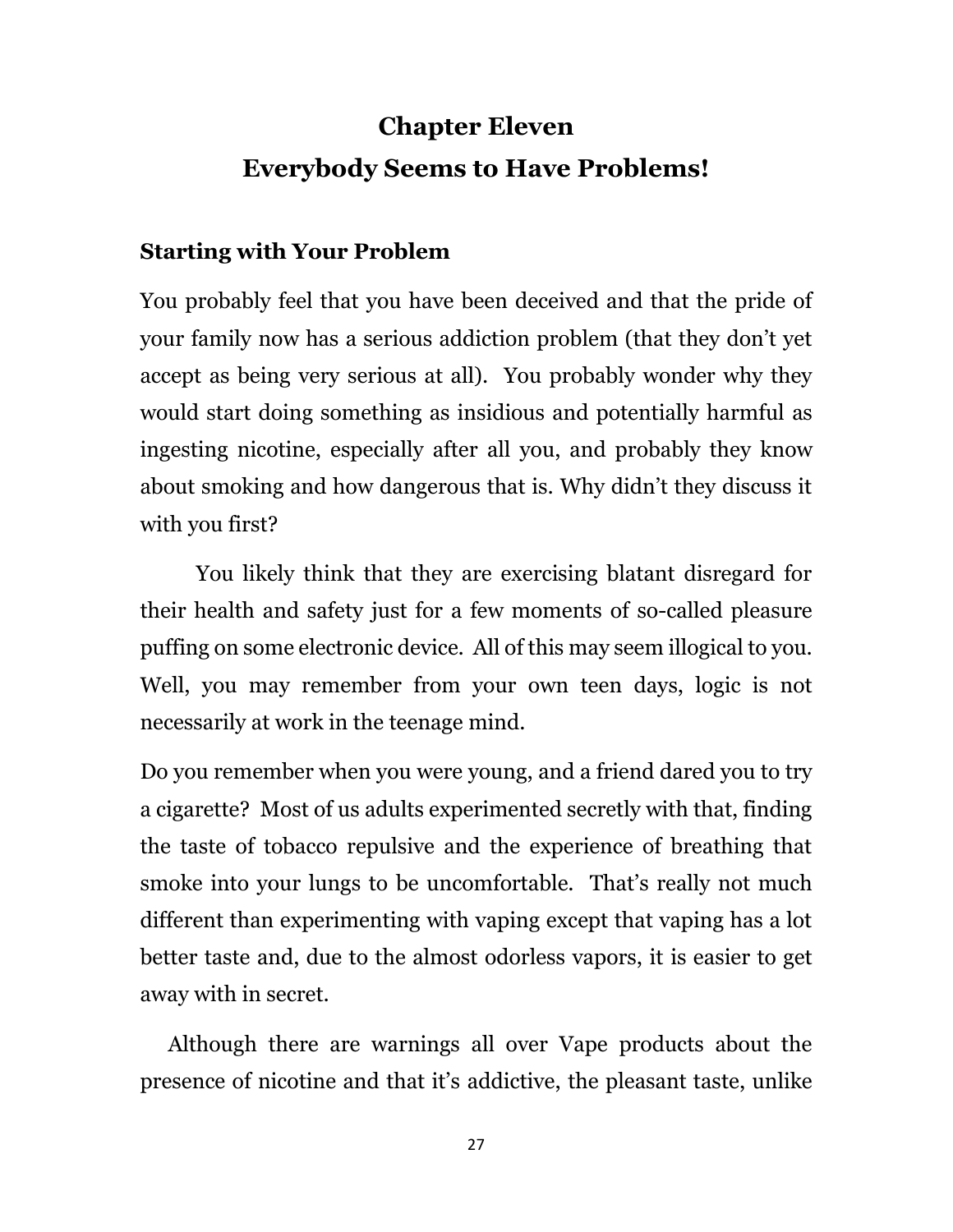cigarettes, and the encouragement of friends seem to outweigh those warnings. There's also the excitement of buying something which is not really legally permitted to be sold to people their age. In fact, they can't really get into trouble for trying! There's that thrill of "getting away with something"! Do you remember those days? Like you, your teen will no doubt survive until adulthood, when they can make those sorts of decisions for themselves. However, in the interim they may do some serious damage to their well-being.

#### **Your Teens Problem**

Their problem is multi-faceted. On one hand, there's the peer group and the feeling that they are "part of the crowd" while, on the other there is guilt, deep down, they know that they have disappointed you and that's why they've kept their vaping so secreted.

They are probably discounting any thought of their being addicted (if they even understand what that means) and they feel that they can easily quit any time they like. Having been told that vaping is much healthier than smoking, they probably haven't given any thought of quitting! That's probably the last thing on their mind! After all, why would they ever want to risk disappointing anybody in that peer group, especially any members of the opposite sex. (You were a teen once! You know what we're talking about!)

As you know, teenagers really do believe that they are invulnerable to any health risks or bad results from their risky behaviors. After all, they have no basis of experience to tell them otherwise. When they are told of health risks of Cancer or Heart Disease, Lung Disease, etc., having not personally experienced these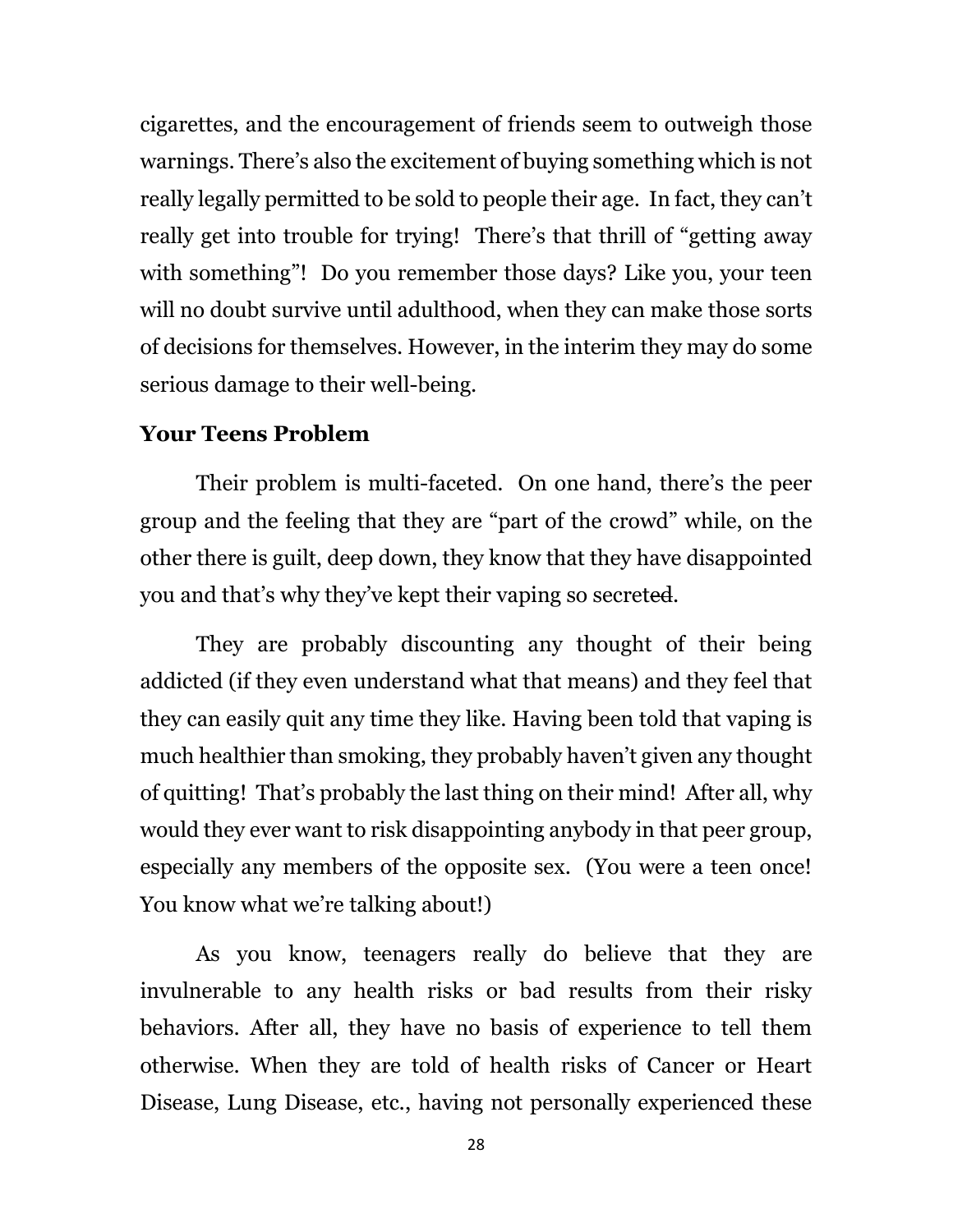things, they think that those bad things will somehow happen to "other people" in the future and not to them.

On the other hand, they also are "part of the family" and that family will outlive any temporary peer group to which they currently belong. But their forward thinking is limited and immature, they cannot envision that their peer group, those close to them now will likely not be in their close group in just 5 or 10 years. They are thinking only about the immediate; the here and now and not about the future – theirs or their families. But it is the family coming together as a team that will enable them to beat vaping.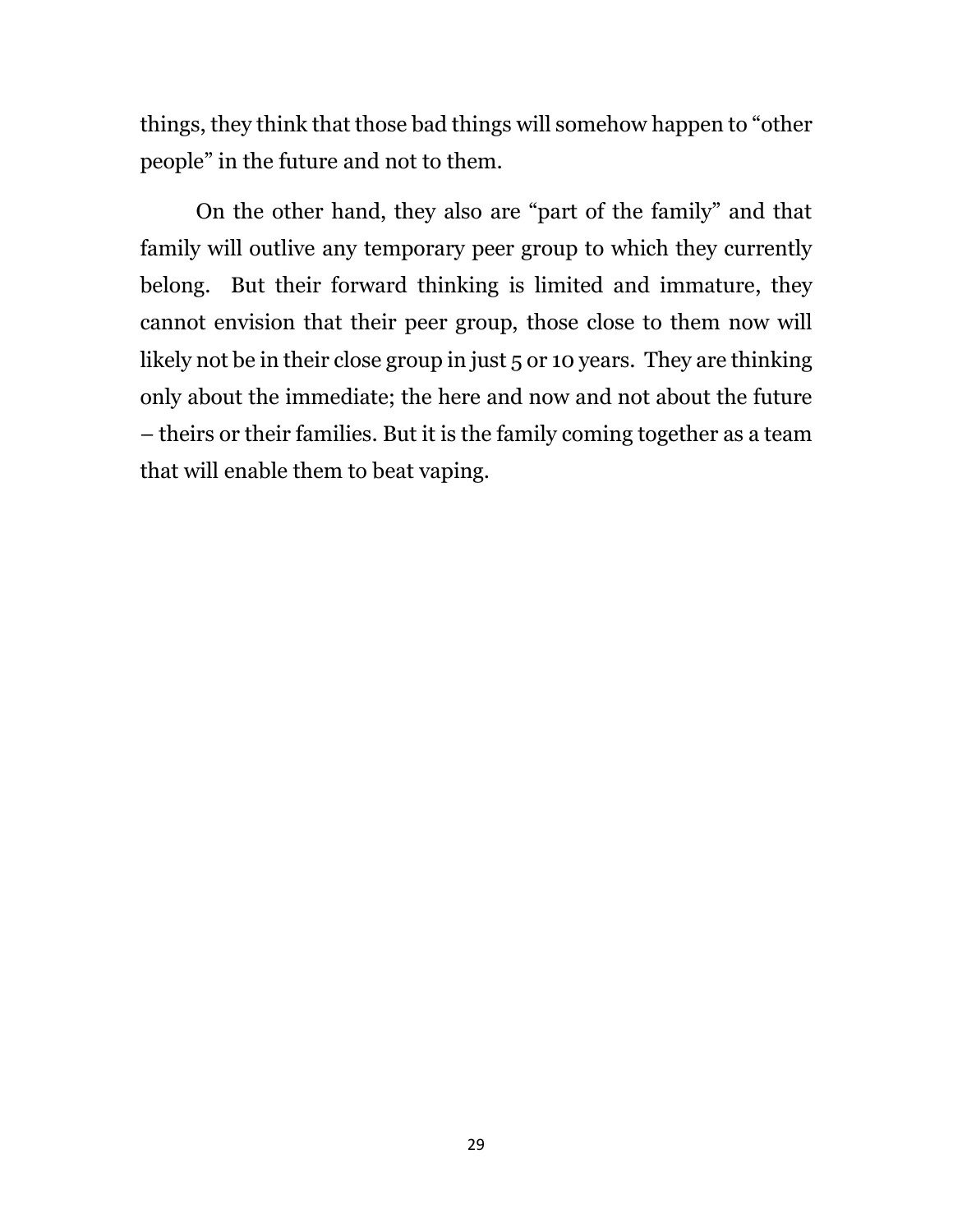## **Chapter Twelve**

## **Forming a Family Team to Achieve Commitment**

This is where communications come in. Among the responsibilities that you took home from the hospital, along with your baby and those diapers, was the responsibility to help them out when they go astray and get themselves up a creek! Now is the time for you to help them return to the drug free path to adulthood.

Now is the time for you to put on your listening cap and to have a calm and frank discussion so that each of you can listen respectfully, to the other. Now is the time to find out what they know and are thinking and how interested they might be in altering their course. Remember – *Nobody has ever quit just because somebody else wants them to quit! A personal commitment to quitting will be absolutely necessary if they are ever to quit.*

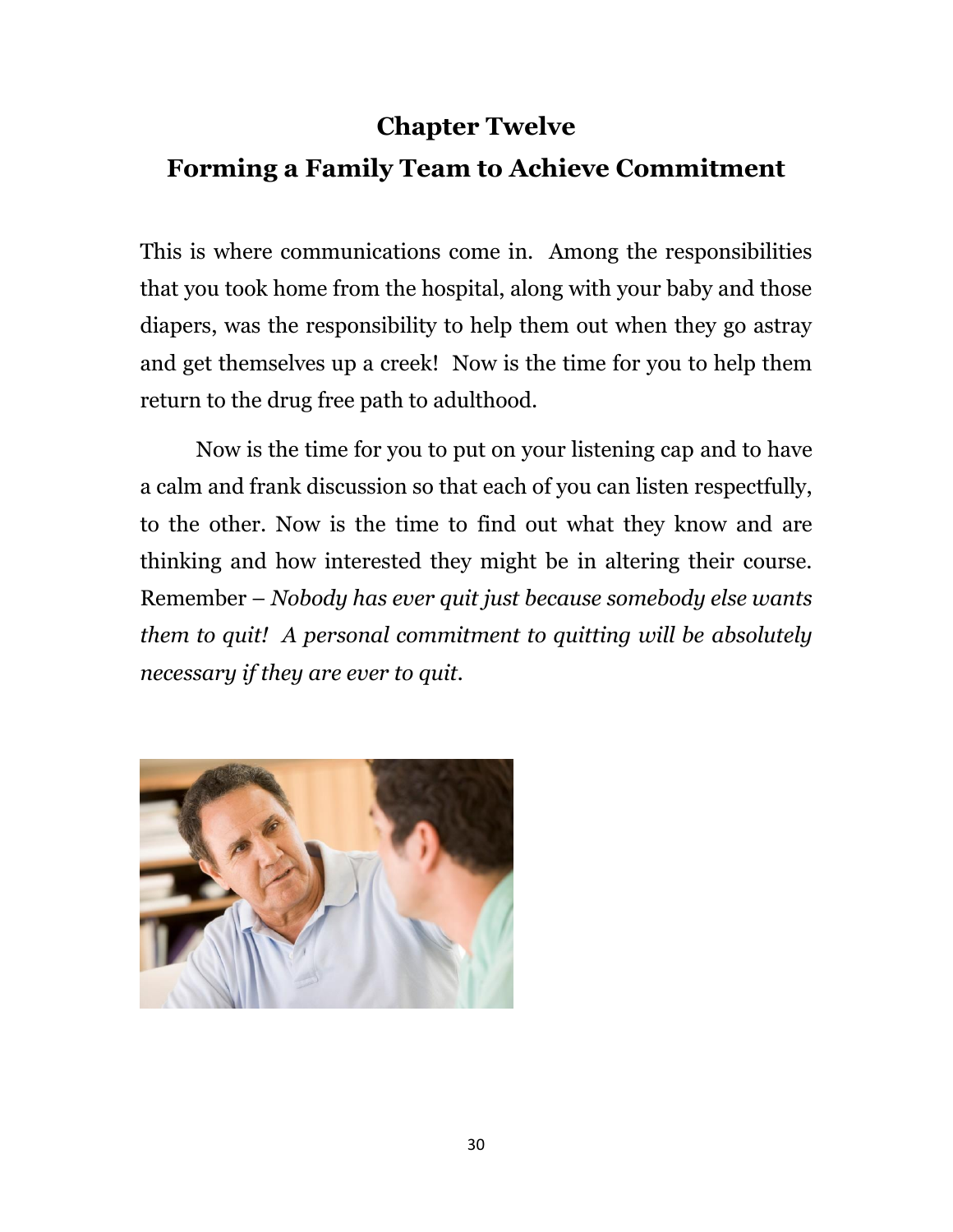The Centers for Disease Control have published a very helpful document entitled "Talk with Your Teen about E-Cigarettes; a Tip Sheet for Parents" (See References). It provides excellent guidance for "The Talk". You are strongly encouraged to download and read this handy Tip Sheet from the link provided.

We suggest that you form a "Parent-Teen Team" to address this problem together! This will ensure that the teen is fully supported in their efforts to Crush Vaping© and, at the same time, provided some personal accountability to get the program done and to honor the assignments to their fulfilment.

The etymology of the word "commitment" is from the Latin word "committere", which means "to unite, connect, combine, to bring together. That is certainly appropriate here. You and your teen come together to address a serious problem! While the current target is the Vaping problem, you could well be creating a really good foundation for future dialogue, trust and mutual respect.

If either you or your teen is unable to calmly sit down and openly discuss vaping and the rationale for continuing to do so, perhaps some professional counseling might be necessary. This discussion is quite important and should not be delayed. Having a counselor, such as a local Psychologist, involved, can provide an independent party to move the discussion forward toward a satisfactory conclusion.

The objective of the "Crush Vaping©" program is to help the teen understand the real facts about vaping. Not just the nicotine addiction and all that, that entails, but also the health risks, "gateway addiction" concerns and the willingness of every family member to help the teen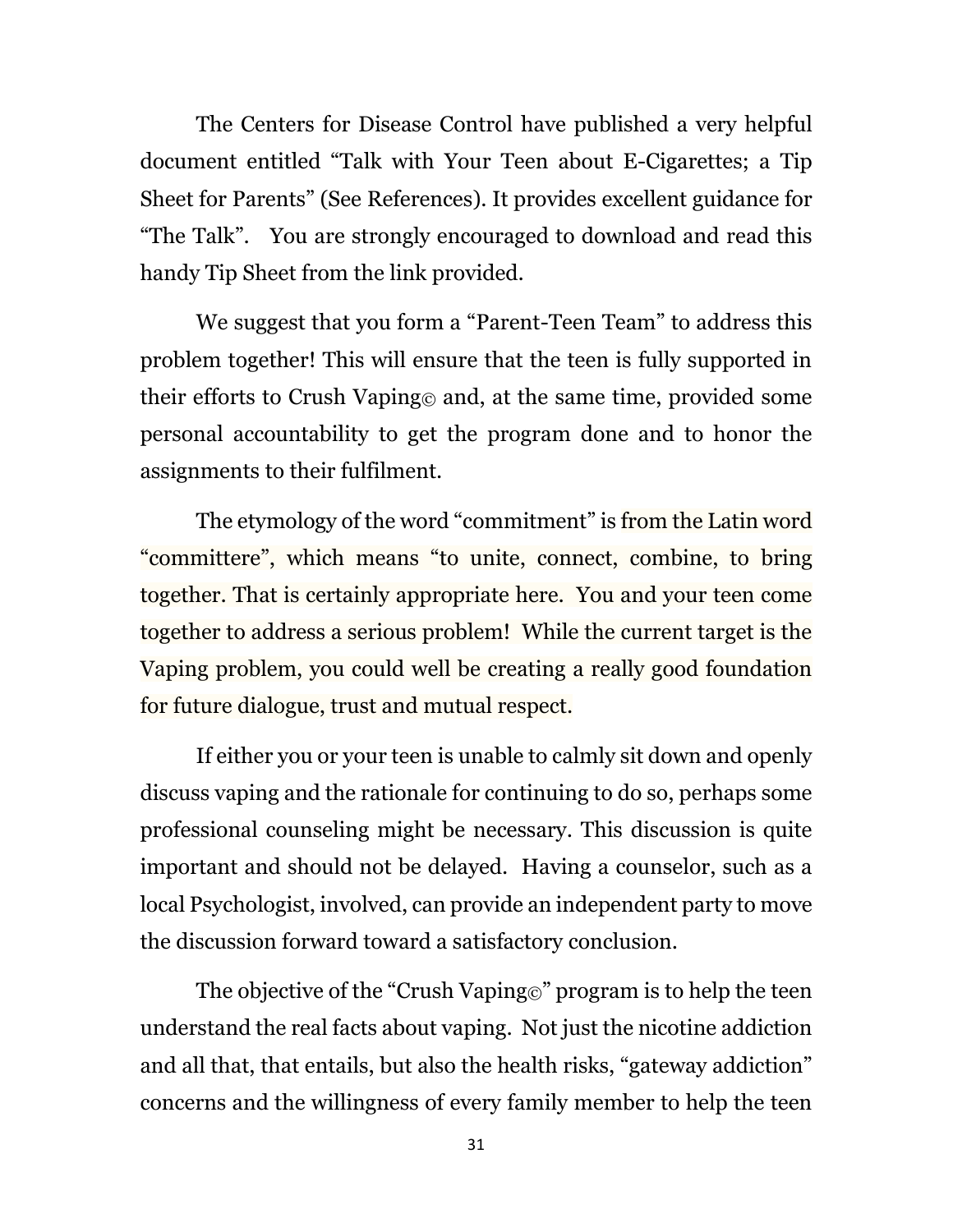get through this crisis. (It really is a crisis!!!) The earlier they quit, the easier it will be for them to do so. The longer one vapes, the more deeply entrenched the addiction will become and the possibility of long-term addiction may become a reality!

Your teen probably has not given much consideration to the various ways that their vaping is affecting and can potentially affect your family. Communication on this subject will not be easy for anybody, but once it's all out on the table and understood by everybody, then the possibility of quitting is greatly enhanced.



It will likely take several conversations on the subject for all of the issues to come out, and in the meantime, it will probably do no good to ask them to simply stop vaping. Addictions just don't work that way. You will have to hold your disciplinary and/or punitive thoughts in order to maintain open communications while you work through this crisis. At this point, frank, honest, and unemotional discussion is critical.

The elimination of vaping and of the addiction is far too important to your teen and to your family to let short term emotions get in the way of achieving a sincere commitment to Crushing Vapes©!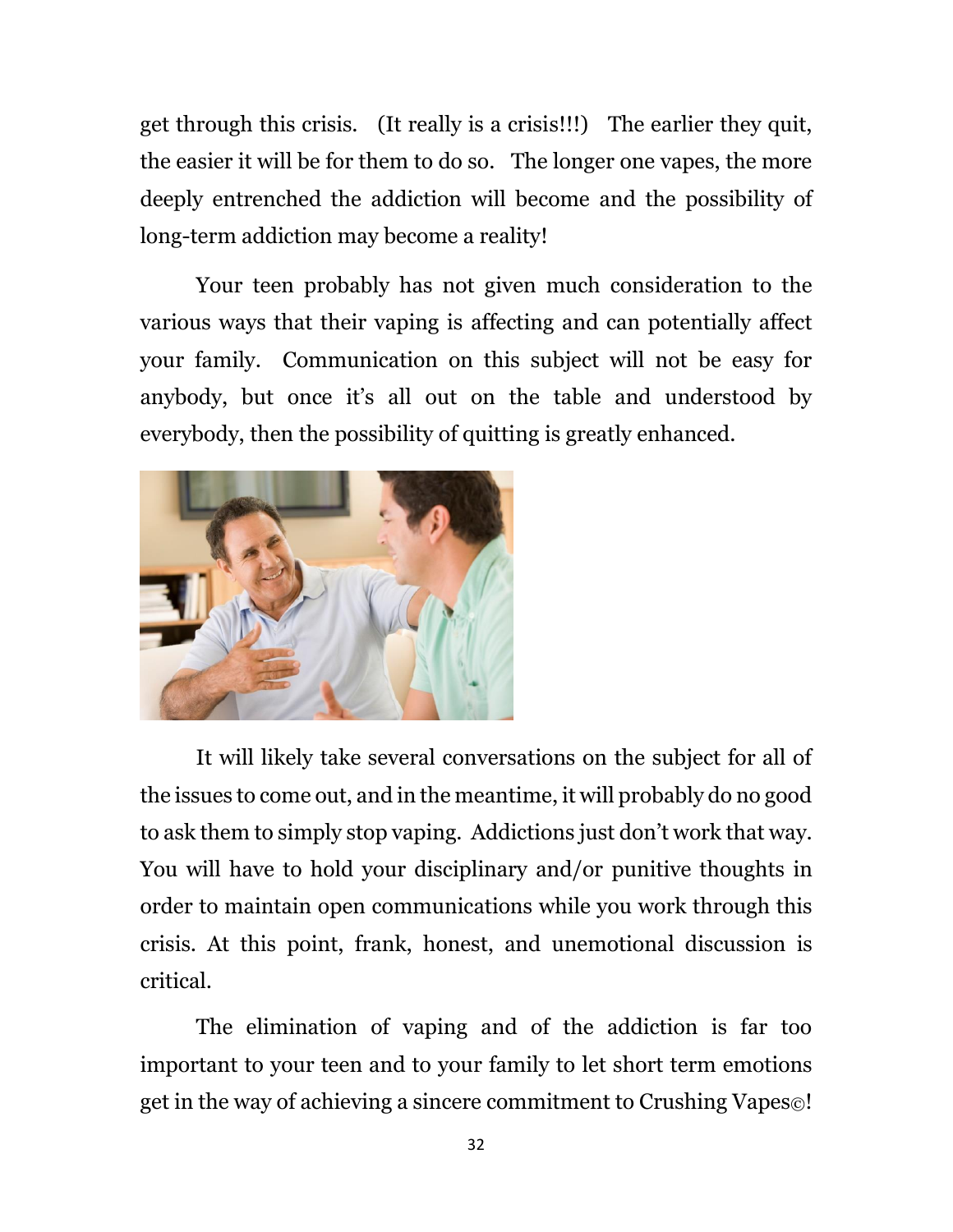For more information about how to "Crush Vapes<sup>®</sup>", please go to:

## **[www.Vapenders.com](file:///C:/Users/cruis/Dropbox/SE%20Intl%20Collaboration/www.Vapenders.com)**

**For more information on the best method to quit smoking cigarettes:**

**[www.Smokenders.com](file:///C:/Users/cruis/Dropbox/SE%20Intl%20Collaboration/www.Smokenders.com)**